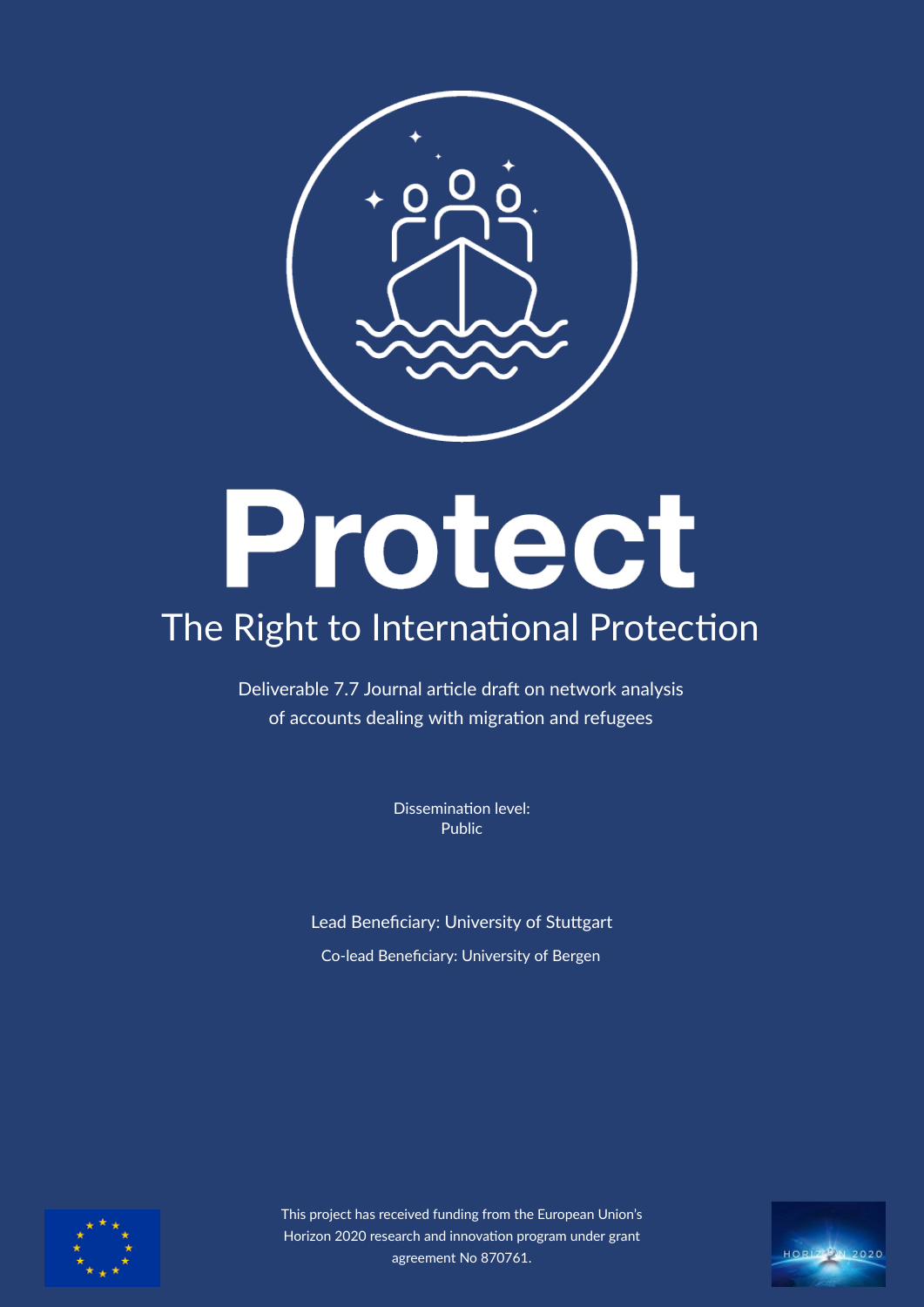

## PROTECT DELIVERABLE No. D7.7 Published by the PROTECT Consortium.

Copyright © 2022 by Raphael H. Heiberger, Sara Schmidt, Hakan G. Sicakkan, Pierre Van Wolleghem and the PROTECT Consortium.

All rights reserved.

### PROTECT CONSORTIUM

The PROTECT Consortium publishes original research on international refugee protection. The Consortium is composed of:

University of Bergen, University of Catania, Ghent University, Giessen University, Ljubljana University, Lund University, Open University (London), Queen Mary University (London), University of Surrey, University of Stuttgart, Ryerson University (Toronto), University of Witwatersrand (Johannesburg),

To cite this publication:

Heiberger, Raphael H., Sara Schmitt, Hakan G. Sicakkan, Pierre Van Wolleghem (2022). Do Policy Actors Influence Political Communication on Refugee Protection in Social Media? A Comparison of the UNHCR and the EU on Twitter. PROTECT Deliverable no. D7.7. Bergen: PROTECT Consortium.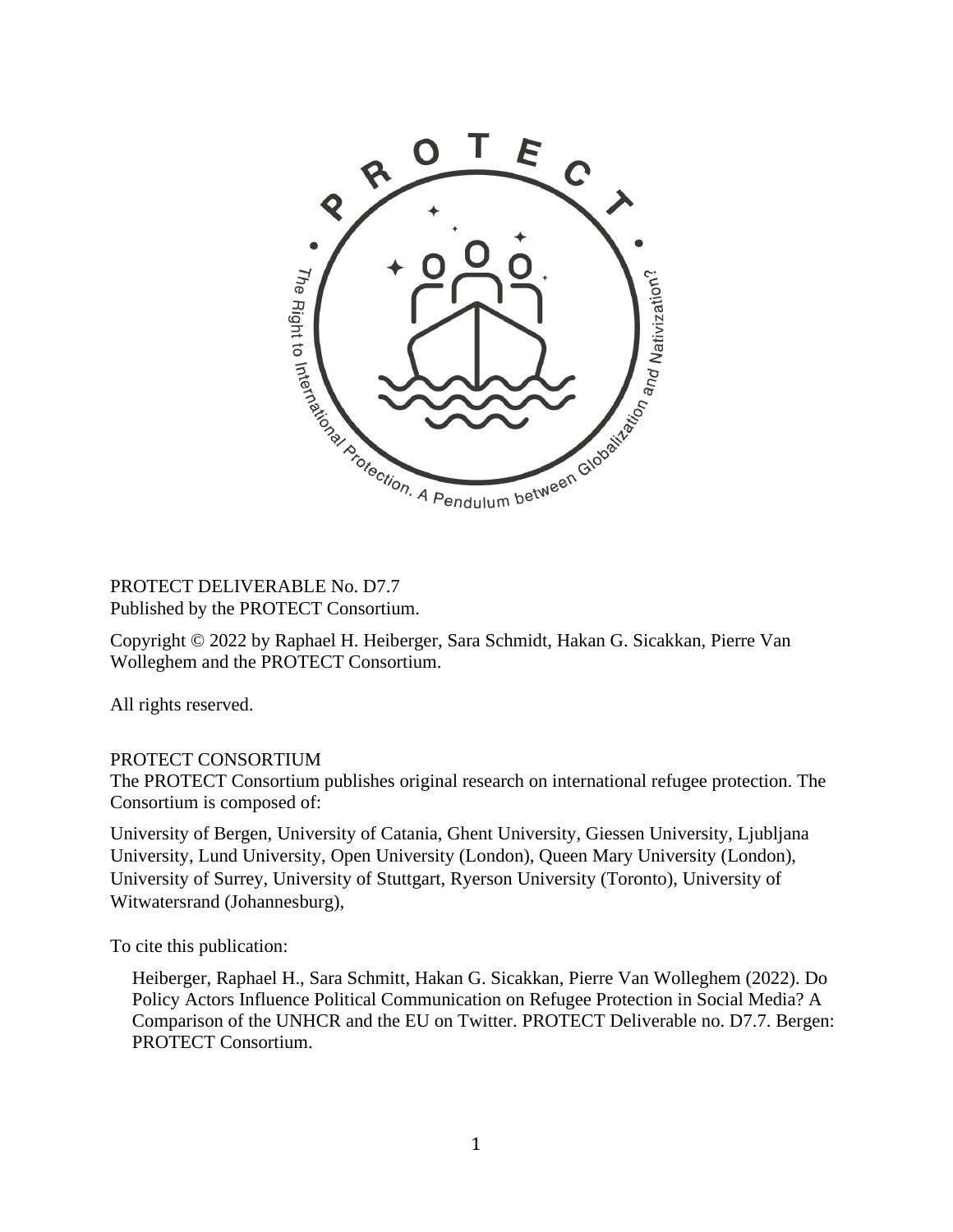# **Do Policy Actors Influence Political Communication on Refugee Protection in Social Media? A Comparison of the UNHCR and the EU on Twitter**

Raphael H. Heiberger, Sara Schmitt, University of Stuttgart Hakan G. Sicakkan, Pierre Van Wolleghem, University of Bergen

Since 2016, the United Nation's High Commissioner for Refugees, the European Commission, the African Union, and many states endeavoring to follow suit, have been introducing new policies to bolster international collaboration on refugee protection. Amongst these are the UN's *Global Compact on Refugees* (GCR) and *Global Compact for Migration* (GCM), the European Union's evolving *Common European Asylum System* (CEAS), the European Commission's proposal on a *New Pact for Migration and Asylum* (the New Pact), and the UN Member States' *pledges made in the Global Refugee Forum*. Successful implementation of global policy depends on recognition by the international society, that is, international organizations, governments, parties, non-state organizations, and citizens. These new policy initiatives have, however, created controversy within the international society. A public site where this is the most visible is social media. Social media communication affects society's perceptions of refugees and international protection (Perez-Cepeda and Arias-Bolzmann 2021; Ahmed et al. 2021). Hence, in democratic societies where policymaking must rely on citizens' consent, social media communication has a potential to influence governments' and other policy actors' approaches to international protection (Mickoleit 2014; Hong and Kim 2016). On the other hand, social media also offers opportunities to policy actors to influence the public opinion.

In this paper, we study the impact of the UN, the EU, national states, political parties, and NGOs in public communication on Twitter during key international protection policy events. We study the periods around the UN General Assembly's adoption of the *New York Declaration for Refugees and Migrants* (19 September 2016), the UN General Assembly's affirmation of the *Global Migration Compact* and the *Global Refugee Compact* (19 December 2018), and the *First Global Refugee Forum* (17-18 December 2019), and the European Commission's announcement the *New Pact on Migration and Asylum* (23 September 2020). By using the tools of social network analysis (Wasserman & Faust, 1994), we compare the (i) *activity*, (ii) *popularity*, (iii) *bridging (control of communication flow)*, and (iv) *constraint (filling structural communication gaps)* of institutions from the UN, the EU, selected national governments, and NGOs on Twitter in connection with these important policymaking events.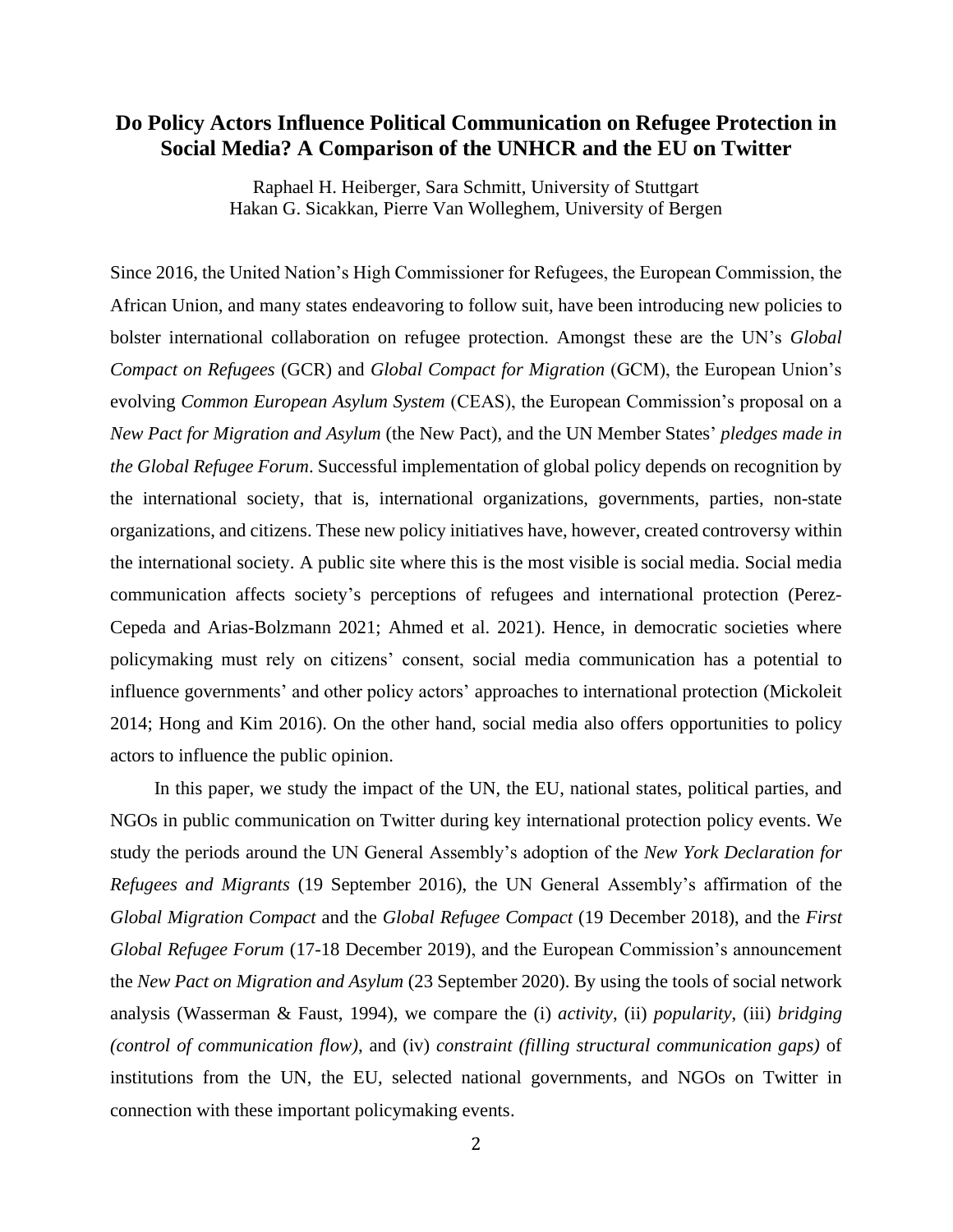By using the above-mentioned indicators, this paper identifies the public communication challenges encountered by global and transnational actors like the UNHCR and the European Commission. Which structural communication gaps are there in the global and European networks around the UN and EU institutions in social media? How can they be closed to reach and influence a broader spectrum of policy actors?

#### **1. Policy Actors' Involvement and Influence in Social Media**

The international refugee protection system is under pressure from governments seeking economic stability, populist parties, and nationalist and nativist movements in the current context of economic and migration crises. Policy actors in the international society have been forming new alliances, networks, and discourses around refugee protection and migration. Regarding citizen attitudes, the differences between citizen groups have become increasingly more outspoken and systemic, leading to the growth of new transnational political cleavages (Hooghe and Marks 2018) and transnational cleavage systems (Sicakkan and Heiberger 2022). On the other hand, the differences between governments on migration and refugee policy came to the forefront during negotiations on the GCM, GCR, and the New Pact, as well as during the First Global Refuge Forum, not to mention the foregoing government responses to mass refugee influxes between 2015 and 2018. The general pattern at all levels is an increased acceptance of strict immigration policies at the same time as a sharp dispute on the continuation of states' commitment to existing international legal instruments for the protection of human rights and refugees. The only area where the development towards stricter immigration control by states is challenged, is international refugee protection.

States are, thus, in squeeze between their international obligation to protect refugees and their national responsibility to control entry into their territory. This pressure is magnified by the growing nativist reluctance to distinguish between migrants and refugees as distinct categories, each of which poses different moral challenges and responsibilities. Consequently, especially in the current context of mass migrant and refugee influxes, governments have to engage increasingly more in information-spreading activity to persuade their citizens to support their international commitment to protect refugees.

In this effort, media has been an effective tool in the postwar period. This influence channel has, however, been challenged since 2005 by micro-blogging platforms like Facebook, Twitter, Reddit, and YouTube because these platforms, which are not subject to strict fact-checks and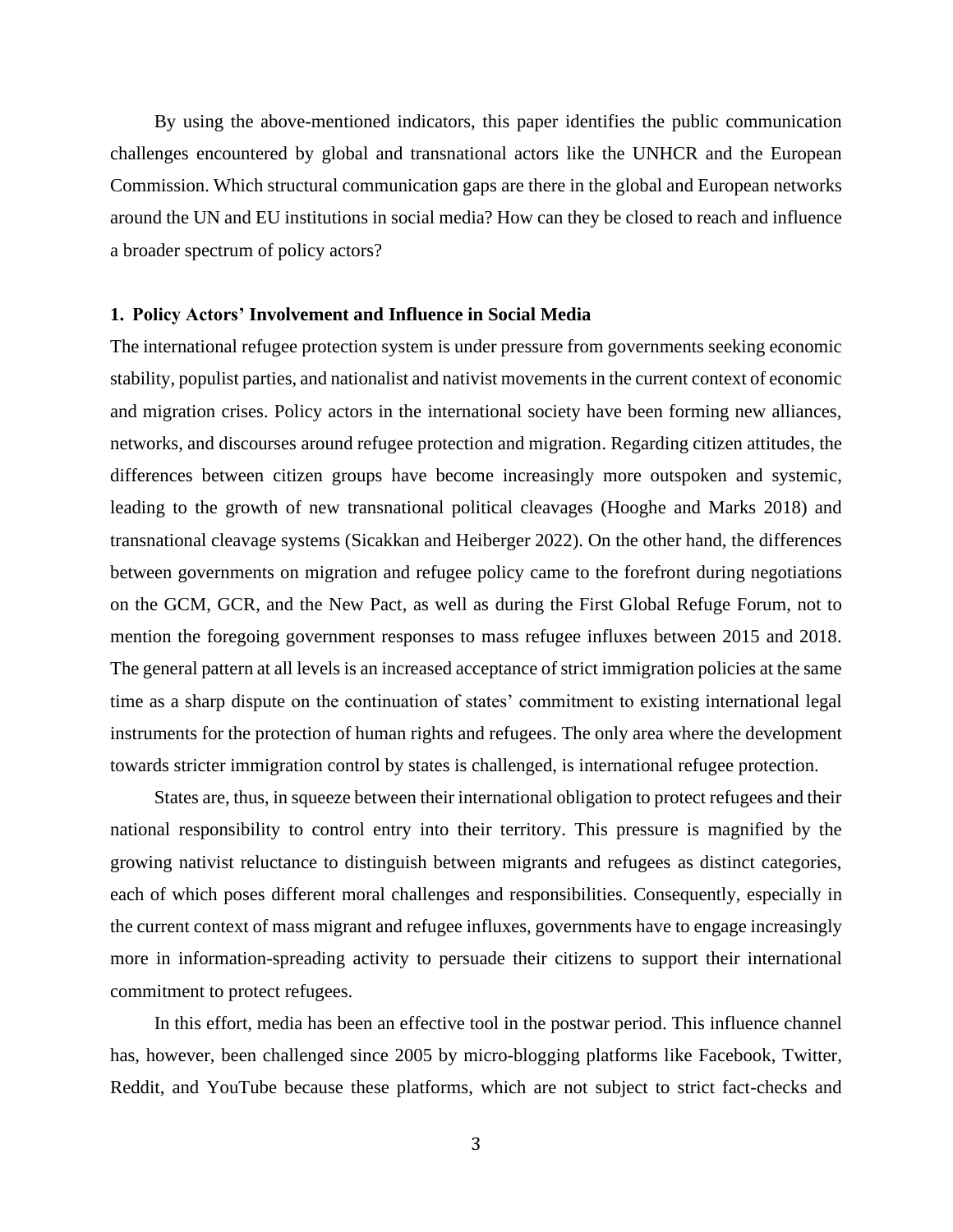editor-scrutiny like conventional media, empower other policy actors with competing policy preferences. Social media has thus become a political communication site in which governments have a massive interest to be present (Gintova 2019; Mickoleit 2014). The broad use of social media platforms by governments and citizens alike also makes these platforms an attractive medium for IGOs, political parties, and NGOs where they can reach out with their messages as well as gathering information to improve their services.

This situation has prompted research on governments' and other policy actors' use of social media. Regarding NGOs, earlier research reports that "information sharing and dialogic relationship-building" (Rodriguez 2016) are the two main purposes of their involvement in social media. Also, "the two most important functions to an NGO are promoting the organization's image and fundraising" (Seo et al., 2009 cited in Rodriguez 2016). Political parties are, on the other hand, using social media platforms to reach out to voters with their messages as well as gauging voter sentiments and attitudes, and monitoring and communicating with competing parties (Praet et al. 2021; Raalte et al. 2021). In a case study of 2014 election campaigns in India, for instance, Ahmed et al. (2016) found that "the new-and-upcoming parties used Twitter for self-promotion and media validation, while established parties used it to supplement their offline strategies." This pattern is consistent with party behavior in the Global North. Governments, on the other hand, maintain their presence in social media for multiple purposes, ranging from sentiment monitoring, identifying needs, informing citizens, and developing services, to influencing political communication from a national perspective (cf. Mickoleit 2014). Indeed, Gintova (2019) documents how a government agency in Canada interacts with its followers, listing recommendations for adopting their methods of interaction to established social media conventions. Concerning IGOs, research conducted particularly on user interactions around the UNHCR twitter account (@Refugees) documented that "[…] UNHCR, along with its digital communication platform, has used social networks in order to expand its service coverage" (Perez-Cepeda and Arias-Bolzmann 2021).

Thus, earlier research shows that social media is a major means of influence for all of the above-mentioned types of policy actors. In social media, impact is achieved by increasing visibility and publicity through interactive communication with targeted groups. Achieving an elevated level of publicity is a greater challenge for global and transnational policy actors like the UNHCR and the EU, whose target groups are significantly more diverse than policy actors addressing national audiences. Their main challenge is to attract social media users into their own social networks from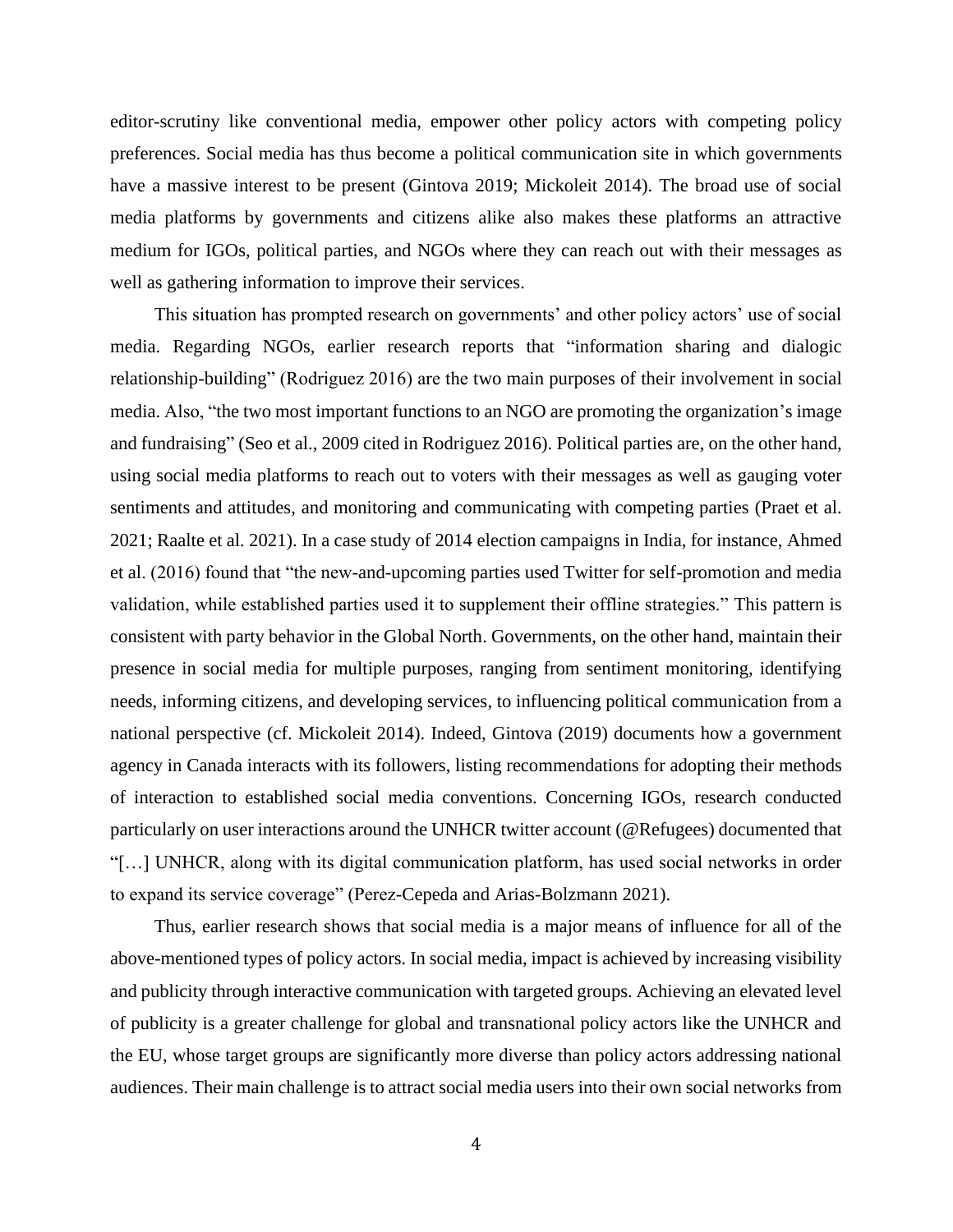a very fragmented social media space across all countries and parts of the world. At this point, there is a significant research gap. How can global and transnational policy actors reach out to a broader mass of social media users beyond national spaces of public communication? To answer this question, it is essential to identify the structural communication gaps in their social media networks and point to ways of filling them. We do this by network-analyzing the international protectionrelated interactions around particularly the UNHCR and the EU on Twitter.

#### **2. Data and methods**

The data was collected via keyword search on social media. We collected two sets of Twitter data to identify the "global" and "European" communication networks on Twitter and the involvement of global institutions, European authorities, states, and non-state organizations in regard to public communication on international protection. Two different sets of search keywords were used to extract the two data sets. Both keyword sets included groups who might need protection<sup>1</sup> and policy actors who are likely to be involved in international protection and policymaking on refugee and asylum matters. The two keyword sets differed from each other regarding which policy actors they contained. As to the global Twitter networks, we used the names of central global institutions like the UN and UNHCR as search words.<sup>2</sup> For European networks, we included the European Union and its supranational and intergovernmental institutions.<sup>3</sup> With this two-fold comparative network analysis, we take stock of the multilevel structure of global and regional political communication in social media around the UN and the EU.

Concerning the European network, from both keyword searches we respectively collected around 17 million tweets from about 7 million authors in thirteen European languages<sup>4</sup> in the years  $2014$  to  $2020<sup>5</sup>$ . Concerning the global network, the corresponding numbers are 16.686.851 tweets and 7.234.574 authors. From this data basis, we extracted all communications that contained interaction, i.e., retweets and mentions, and were left with a total of 11.835.869 retweets and

<sup>&</sup>lt;sup>1</sup> Keywords used: refugee, migration/migrant, immigration/immigrant, asylum/asylum seeker

<sup>2</sup> Keywords used: United Nations, Global Compact, UNHCR, UN Foundation.

<sup>3</sup> Keywords used: European Union, European Commission, European Parliament, European Council, Council of the European Union, European Court of Justice, Frontex, Europol, EASO, ECHO, EU-LISA.

 $4$  Because the data is not reliably geo-referenced, it is not possible to collect data only pertaining to a certain country. The selection of certain languages however makes it possible to gather data that is of importance in the national discourse.

<sup>5</sup> The year 2020 is only contained until November.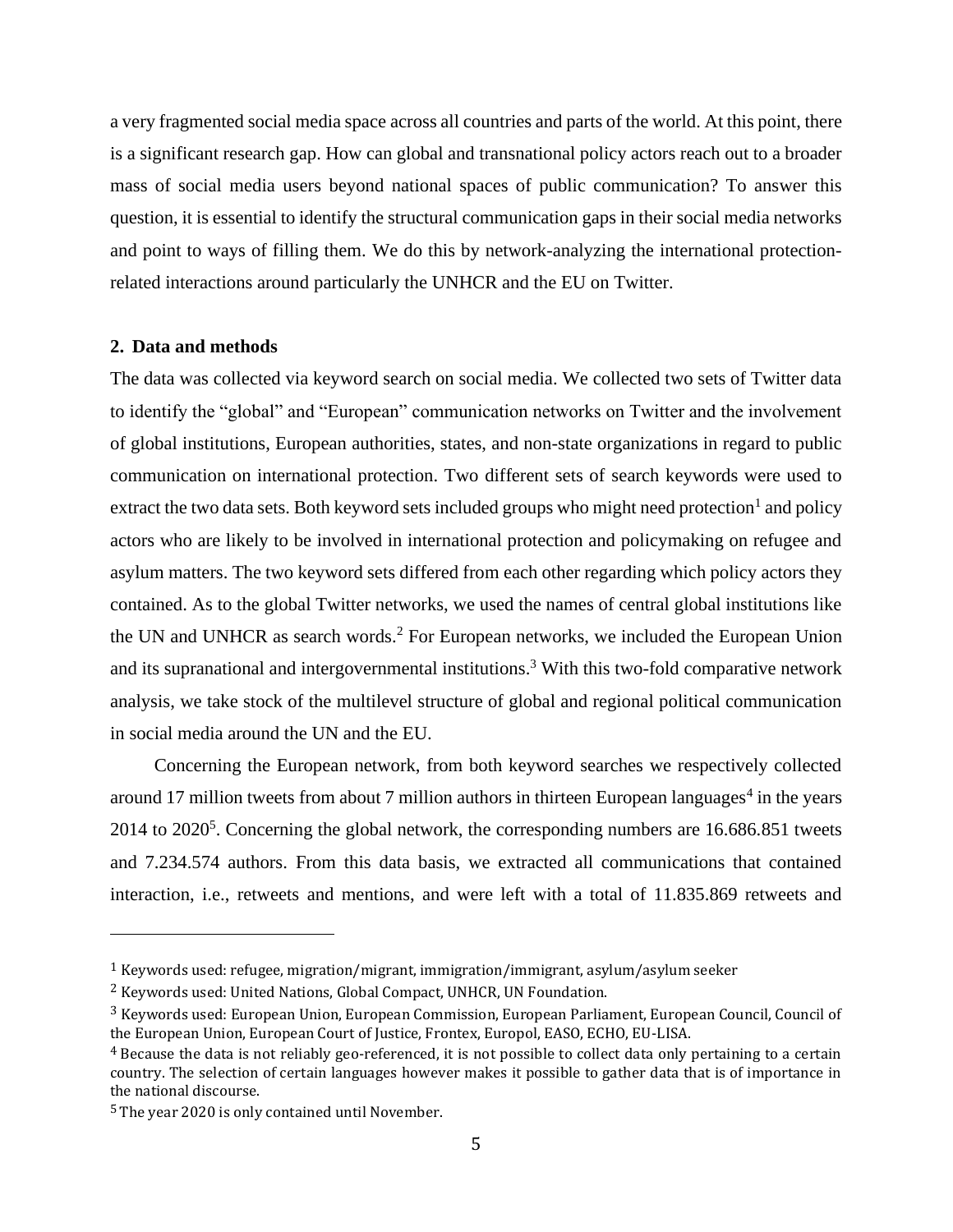4.733.476 mentions for the EU keyword search and 13.089.939 retweets and 5.560.326 mentions for the UN keyword search. Mentions are tweets that contain the twitter handle anywhere in the body of the text (Twitter 2021a). Retweets are tweets that are shared by one Twitter user where the author is a different Twitter user (Twitter 2021b).

The second step was to select actors that are important in the overall international refugee protection system: policy actors from different governance levels such as national political parties, national governments and heads of states, regional and international authorities, global institutions as well as non-governmental and civil society organizations (NGOs and CSOs). While the selection of the other policy actors is straightforward, identifying national and international NGOs and CSOs that focus on migrant- and refugee matters is less so. We therefore employed multiple strategies to find relevant organizations in a systematic fashion: A search of newspaper articles on *the Eventregistry platform*, 6 a database containing newspaper articles from a wide variety of countries, was matched with organizations found on Wikipedia, thus resulting in NGOs and CSOs that were most active for the time period in traditional media. In order to avoid a potential selection bias, especially in countries with little communication activity on Twitter, we checked whether there were more internationally active CSOs via a structured keyword-based search on Wikipedia – following the same idea that relevant organizations are likely to have Wikipedia pages. Here, only English-language searches were conducted to identify and include the NGOs and CSOs that are internationally active on global and European scales. Therefore, member organizations from global and European NGO networks were also added. These NGO's and CSO's were then matched with their Twitter handles and compared to the actors contained in the retweets and mentions in our data, resulting in the final set of actors for the social network analysis. Of those, we found 680 actors in the global networks, and 683 in the European network.

Applying a network methodology to our two data sets, we endeavor to assess whether and how different policy actors have been influencing or trying to influence political communication about international protection during key policy events. For this purpose, we use a range of network-analytical indicators: We are using retweets and mentions as the basis of our social network analysis as these are indicators of interactive communication. That is, we construct policy actor networks based on how much they retweet and mention each other. More technically, the

<sup>6</sup> <https://eventregistry.org/>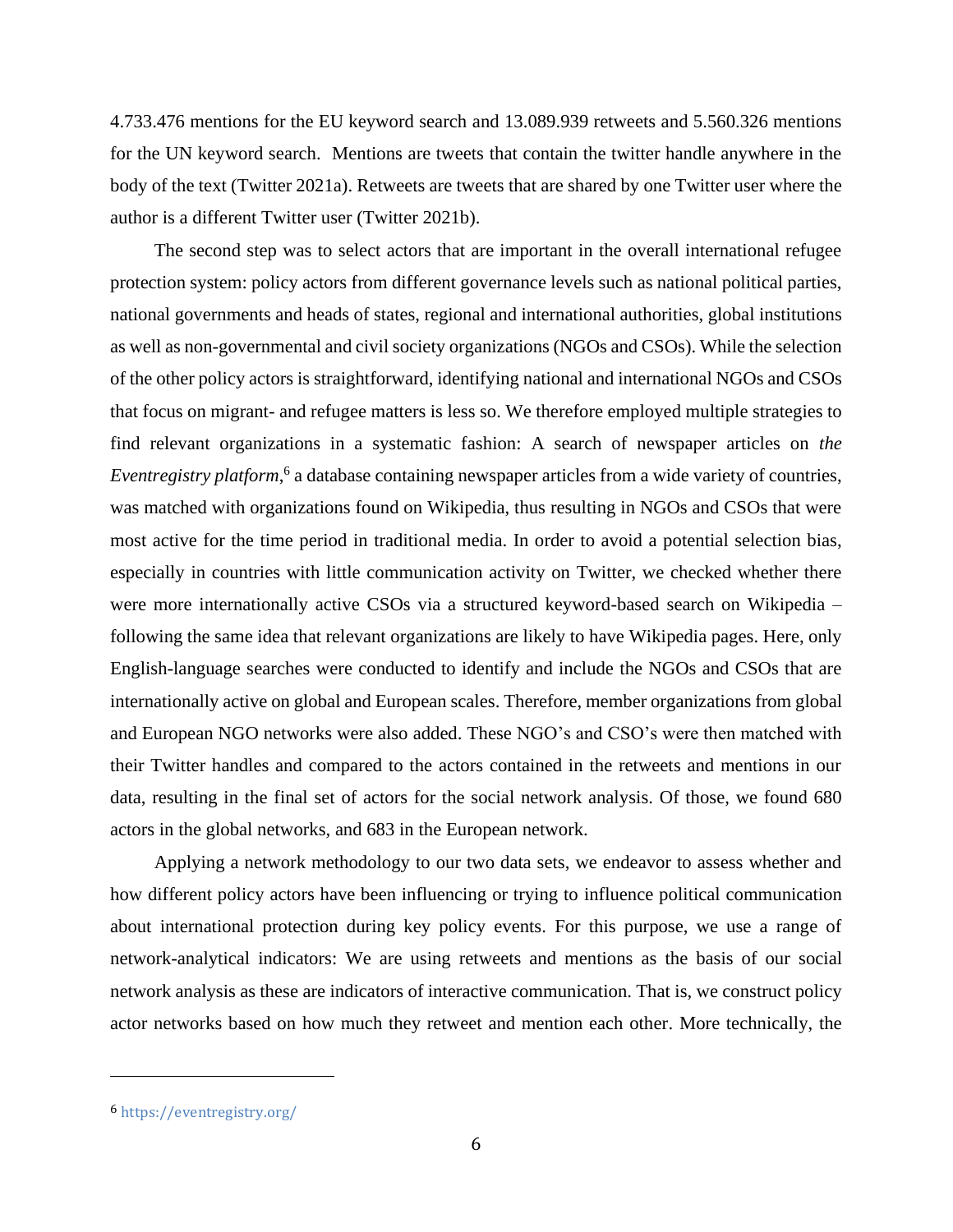nodes of the directed, weighted network are the accounts of the selected actors, and its edges (or ties) are the number of interactions by retweets and mentions.

From this, we construct several established metrics to assess actors' centrality in the network.<sup>7</sup> Based on their outgoing retweets and mentions of other actors, we measure different policy actors' *activity* in the network. A policy actor's activity is measured as the number of its outgoing communication links (outdegree). Similarly, based on other actors' retweets and mentions of them, we measure policy actors' *popularity* within the network. Popularity is, then, the number of incoming links to a policy actor (indegree). Both are normalized by the network's size. Further, we measure each actor's ability to control the information flow in the network by measuring its bridging activity. In technical terms, this is the number of times a policy actor serves as a bridge on the shortest path between two other policy actors (betweenness centrality). Finally, we compare actors' ability to fill structural holes in the communication network by measuring how constrained they are. Policy actors with low levels of constraint on themselves fill structural communication gaps by linking unconnected parts of the network with each other that would otherwise remain disconnected. We measure the constraint on each policy actor "with respect to the immediate network of discussion partners, composed of anyone the manager [policy actor] cited as a discussion partner and anyone who cited the manager [policy actor]" (Burt 2004).

#### **3. An overview of communication activity around the UN and EU**





<sup>7</sup> A comprehensive explanation of the centrality metrics is given in the seminal paper of Freeman (1979).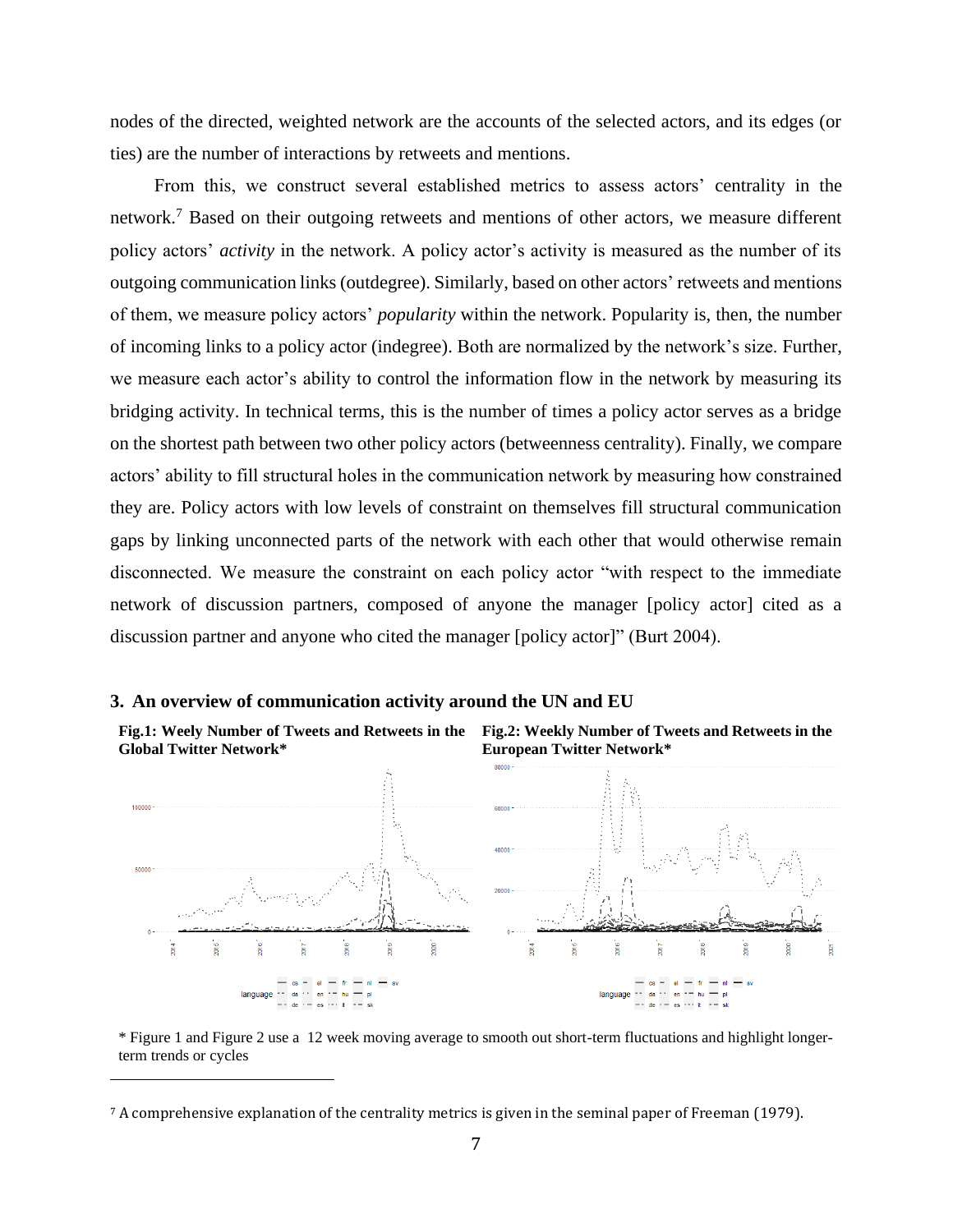The activity on Twitter varies significantly over time and across languages, be it for the global or European networks. Figure 1 displays the frequency analysis for the weekly tweets in the global network. While there appears to be significant differences across languages, the trend follows a similar pattern with increased frequencies of tweets relating to migration at the end of 2015 and, more visibly, towards the end of 2018, which corresponds to the adoption of the Global Compacts for migration and refugees. As our data derives from transnational networks, the frequency of tweets in the English language is much higher than that in any other languages and peaked at about 125,000 tweets on migration and asylum in a week.

The results from the European network yield a different picture, with much higher frequencies at the beginning of the period, as shown in Figure 2. These occur in a period of drastic increase of asylum influxes to Europe during what has been called the "refugee crisis". The frequencies remain high over the entire timespan with sizable increases at the end of 2018 and in the spring of 2020.

Thus, figures 1 and 2 show already at this stage that the global and European Twitter spheres are triggered by different events: In the European Twitter networks, Twitter interactions around refugee and migration issues reached its climax during the European migration crisis (2015-2017) whereas, in the global Twitter network, Twitter activity makes peaks after the UN General Assembly's affirmation of the GCR and GCM in December 2018 and around the First Global Refugee Forum in December 2019.

Out of the raw data presented above, we identified the organizations and movements that form communication networks in the social media. Table 1 summarizes the data on which this article is based. The analyses from here and onwards are based on the largest component in the global and European networks. The number of nodes (policy actors) and edges (connections between them) are comparable between the two networks. The prominence of the actors in the global and European networks are significantly different. Regarding the UN network, the UNHCR is clearly one of the most prominent actors. It is among the most active (outgoing communication activity), most popular (incoming communication activity), most bridging (linking other actors with each other), and least constrained (filling in structural communication gaps emerging from other actors that are weakly connected among themselves).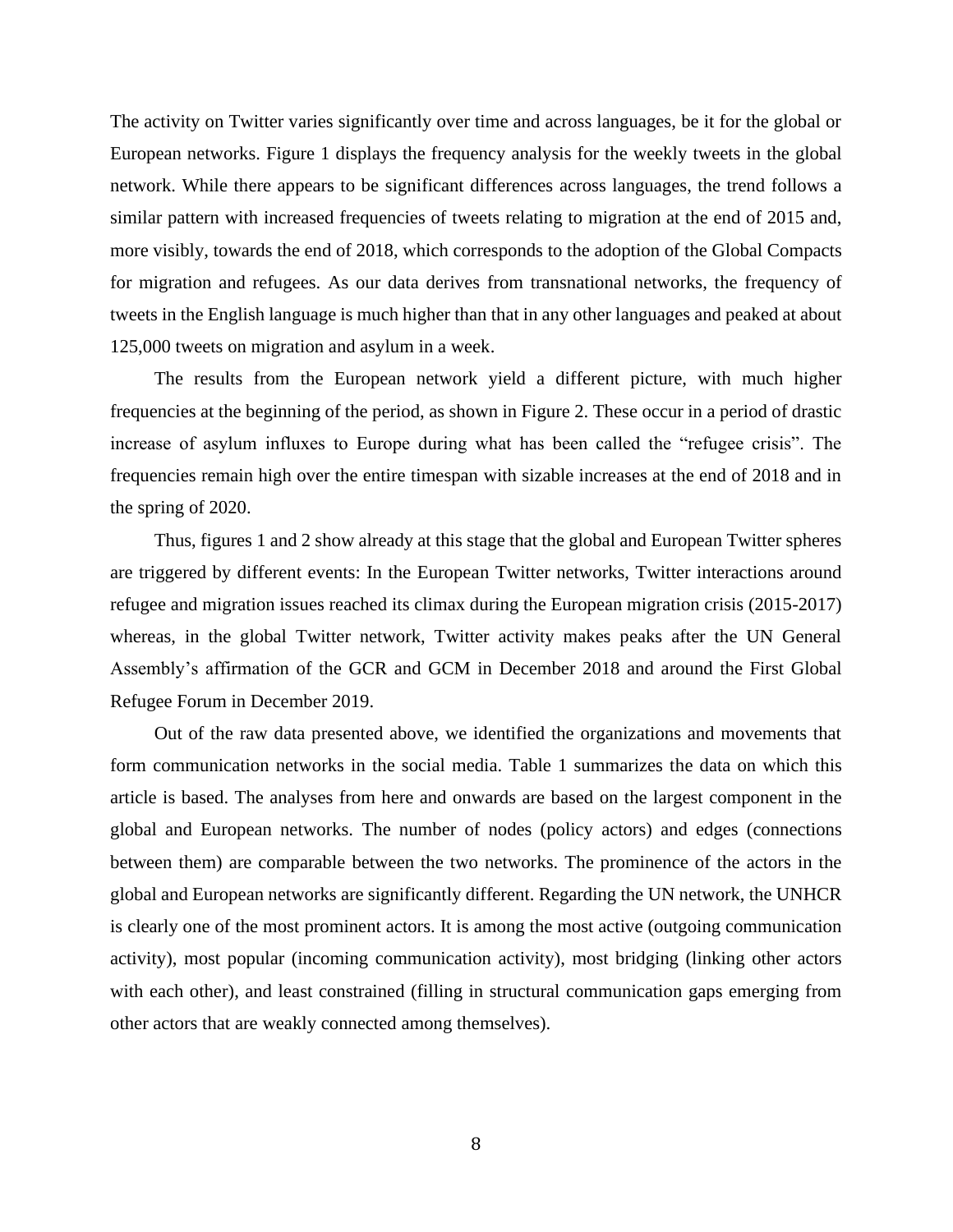|                                             | <b>Global network</b>         | European network     |  |  |  |  |
|---------------------------------------------|-------------------------------|----------------------|--|--|--|--|
| <b>Number of actors (nodes)</b>             | 680                           | 683                  |  |  |  |  |
| <b>Number of links (edges)</b>              | 1278                          | 1757                 |  |  |  |  |
| Most active (outdegree)                     |                               |                      |  |  |  |  |
| $1st$ ranking                               | <b>UN</b>                     | EU DG ECHO (eu_echo) |  |  |  |  |
| $2nd$ ranking                               | <b>UNHCR</b>                  | EASO                 |  |  |  |  |
| $3rd$ ranking                               | ASKVluchtelingen (Askv_tweet) | EP LIBE (ep_justice) |  |  |  |  |
| Rank of EU Commission                       | 57                            | 13                   |  |  |  |  |
| Rank of UNHCR                               | $\overline{2}$<br>23          |                      |  |  |  |  |
| Most popular (indegree)                     |                               |                      |  |  |  |  |
| $1st$ ranking                               | <b>UNHCR</b>                  | <b>EU</b> Commission |  |  |  |  |
| $2nd$ ranking                               | <b>UN</b>                     | <b>ECRE</b>          |  |  |  |  |
| $3rd$ ranking                               | IOM (UNmigration)             | European Parliament  |  |  |  |  |
| Rank of EU Commission                       | 13                            | 1                    |  |  |  |  |
| Rank of UNHCR                               |                               | 5                    |  |  |  |  |
| Most bridging (betweenness)                 |                               |                      |  |  |  |  |
| $1st$ ranking                               | <b>UNHCR</b>                  | <b>EU</b> Commission |  |  |  |  |
| $2nd$ ranking                               | <b>ECRE</b>                   | <b>EASO</b>          |  |  |  |  |
| $3rd$ ranking                               | Refugee Council               | European Parliament  |  |  |  |  |
| Rank of EU Commission                       | 141                           |                      |  |  |  |  |
| Rank of UNHCR                               |                               | 34                   |  |  |  |  |
| Least constrained (filling structural gaps) |                               |                      |  |  |  |  |
| 1 <sup>st</sup> ranking                     | <b>UNHCR</b>                  | Human Rights Watch   |  |  |  |  |
| $2nd$ ranking                               | <b>PICUM</b>                  | <b>ECRE</b>          |  |  |  |  |
| $3rd$ ranking                               | D <sub>66</sub>               | <b>EU</b> Commission |  |  |  |  |
| Rank of EU Commission                       | 24                            | 3                    |  |  |  |  |
| Rank of UNHCR                               | 1                             | 89                   |  |  |  |  |

**Table 1: Description of the UN and EU Networks**

As for the European network, Table 1 shows that the major actors are EU institutions. For instance, the most active actor is the European Commission's Directorate General for European Civil Protection and Humanitarian Aid Operations (DG ECHO), followed closely by the European Asylum Support Office (EASO). The EC, DG ECHO, and EP's LIBE committee are among the most important emitters and receivers in the European network, while DG ECHO features among the most bridging actors. The EC ranks at the 13th position on the activity metric but in first position on the popularity metric, meaning that, relative to other policy actors, it receives more information than it creates.

Comparing these metrics across the two networks, UN institutions are more present in the European network than EU institutions in the global network. Considering the global network, UNHCR and IOM receive attention and interact a lot with other policy actors. Conversely, EU institutions and affiliated are barely present in the global network. However, as we shall show below, this picture changes during key refugee and asylum policy events.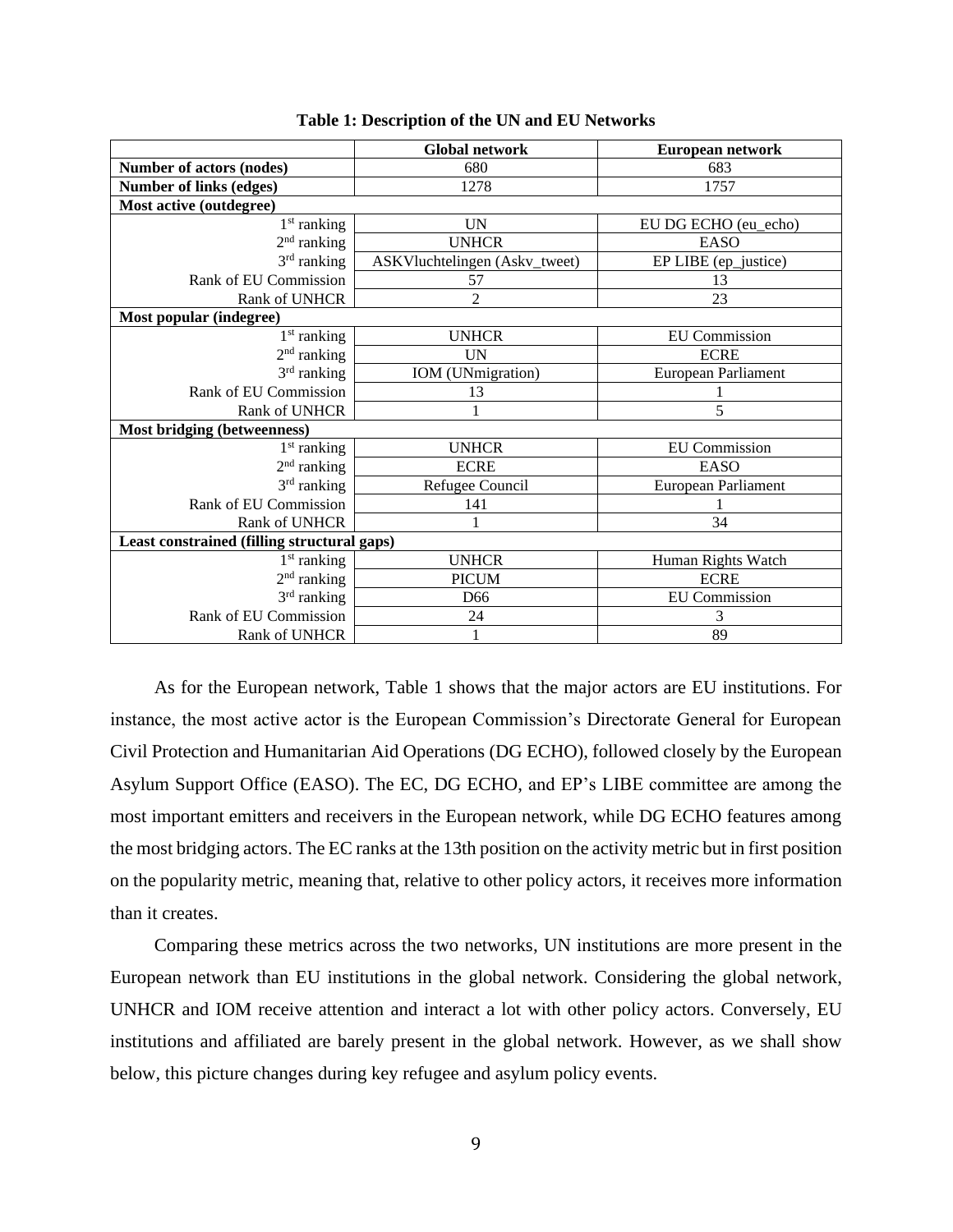

#### **3.1. Policy actors and their roles in the global network**





**Fig.7: Highest betweenness centrality:** *bridging* **(control of information flow)**







**Fig.3 Number of Actors by Country Fig.4 Number of Actors by Organization Type**



**Fig.6: Highest degree centrality:** *popularity* **(indegree)**



**Fig.8: Actors under constraint (filling structural gaps)**





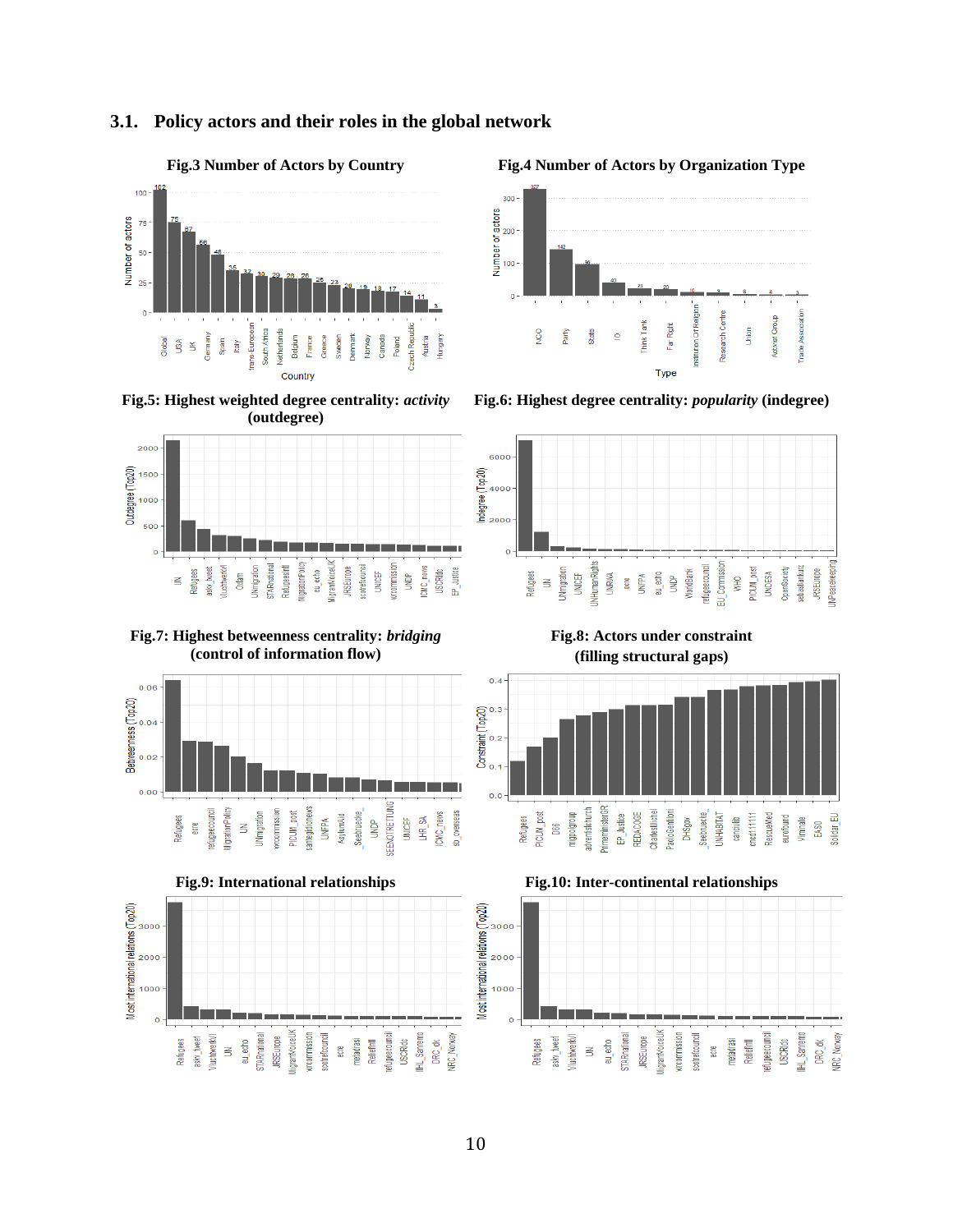Figures 3 to 10 display policy actors' role in the global network during the whole period (2014- 2020). What catches the eye first is the dominance of intergovernmental organizations. Thus, the UN and the UNHCR are the most prominent two policy actors by any measure. While the UN is the most active in the global network (holding the largest number of links), the UNHCR is the most popular (being retweeted and mentioned the most), the most bridging (linking other actors to each other), the least constrained (linking actor groups to each other that are not connected otherwise), and the most involved in international and inter-continental communication on Twitter.

The European Commission emerges as one of the 20 most popular policy actors – that is, it is among those actors that are the most retweeted and mentioned in the global network. Though it is not among the most globally active. On the other hand, other EU institutions, notably ECHO, appear as highly active, popular, and involved in international and inter-continental communication. Further, EASO is among the top 20 most bridging actors.

The European Council on Refugees and Exiles (ECRE) has a central role in the global network; its main focus is European protection policies. While it ranks 7 in popularity, it is the second most bridging actor in the global network, and it is among the top 20 policy actors regarding involvement in international and intercontinental relations. ECRE is a non-state organization that gathers and disseminates information about European Union's and European states' refugee and asylum policies and the consequences of these policies for people seeking protection in Europe. ECRE's global importance may be attributed to its being a vocal critic of the dwindling refugee protection systems and asylum procedures in Europe, something which affects the quality of the global refugee protection system. Another transnational NGO, Platform for International Cooperation on Undocumented Migrants (PICUM) is the actor with the second least constraint – that is, linking other actor groups with each other that are otherwise detached or weakly connected.

Although to a much smaller extent that the UN and the UNHCR, some national level nonstate actors are heavily involved in exchanging messages on international protection matters in the global network. The UK, Danish, Norwegian – and to a lesser extent the Scottish – Refugee Councils are among these. The UK Refugee Council is the third most bridging policy actor.

It should also be mentioned that the UNHCR proves to be the policy actor who bridges the most between the continents. It also engages the most in international relations – that is, globalizing and internationalizing the refugee-protection related issues more than any other policy actor.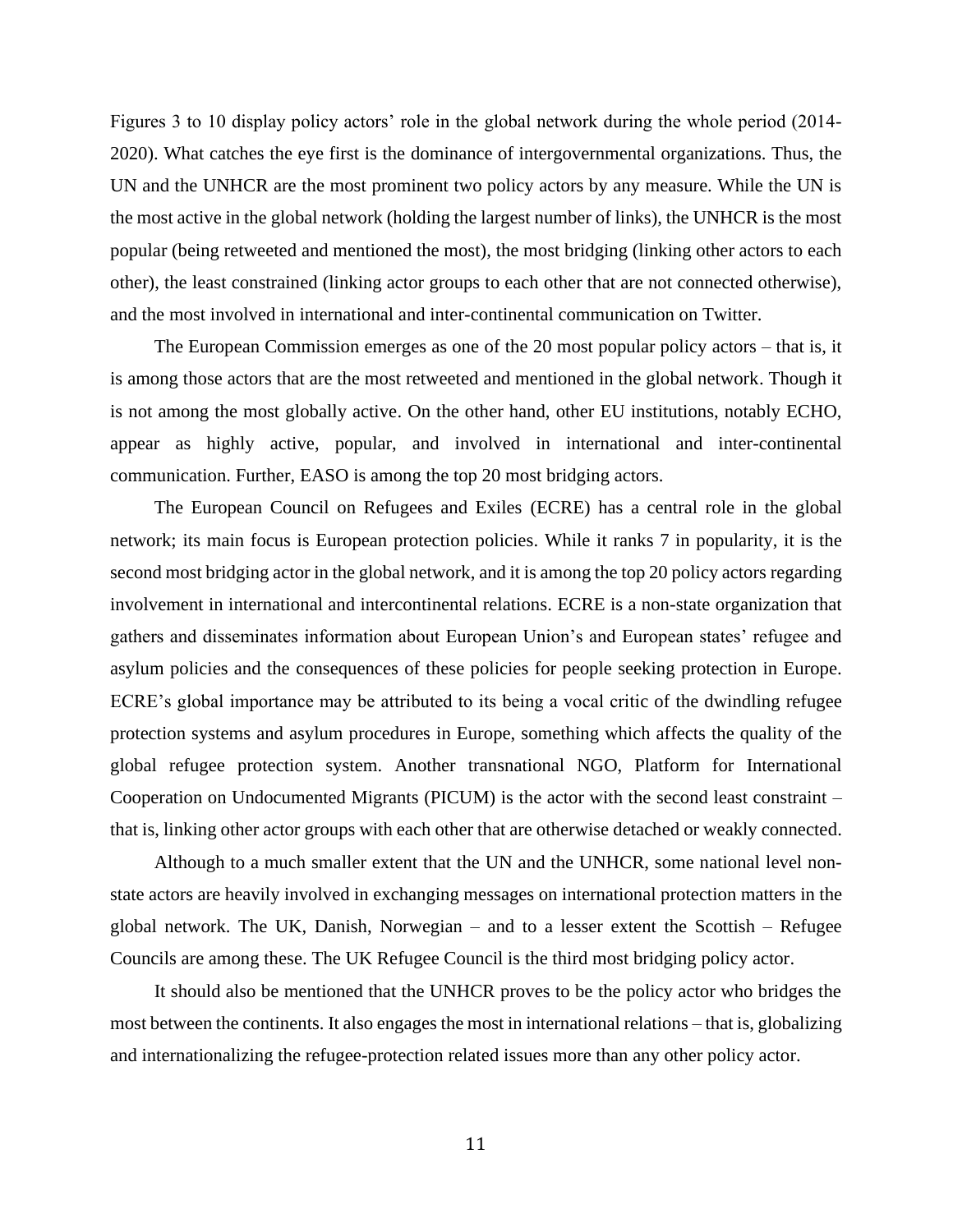#### **3.2. Policy actors and their roles in the European networks**



**Fig.13: Highest weighted degree centrality:** *activity* **(outdegree)**



**Fig.15: Highest betweenness centrality:** *bridging* **(control of information flow)**







**Fig.11 Number of Actors by Country Fig.12 Number of Actors by Organization Type**



**Fig.14: Highest degree centrality:** *popularity* **(indegree)**



**Fig.16: Actors under constraint (filling structural gaps)**



**Fig.17: International relationships Fig.18: Inter-continental relationships** 

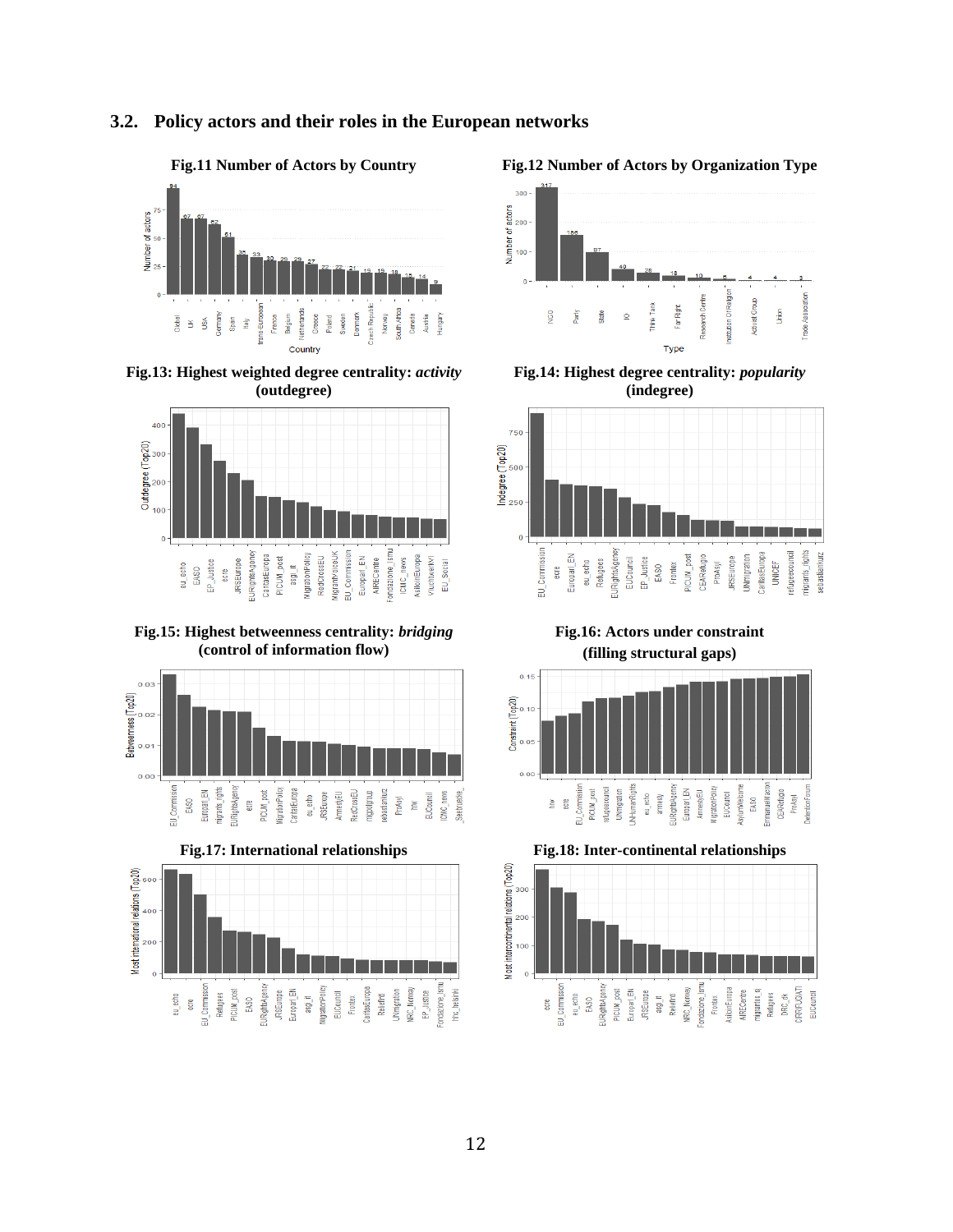Figure 11 shows the number actors involved in communication about international protection within the European network. As in the global network, international actors are dominant in the European Twitter-network. The presence of trans-European actors is more or less at the same level as European countries. Unsurprisingly, the USA, the UK, Germany, and Spain contribute with the highest number of actors to Twitter communication on international protection matters.

Figure 13 shows the activity levels of the most active 20 actors in the European network around international protection. The European Union's different organs are the most active actors in the network, meaning that they are sending the highest number of retweets and mentions. In addition, some big global and transnational NGOs as well as a few big national NGOs are also very active. The UNHCR, on the other hand, is not among the actors with highest communication activity in the European communication network.

Figure 14 shows the most popular actors, that is, the actors whom other actors try to address the most with their communication activity. The European Commission emerges as the actor that is most addressed in the global communication about international protection. That is, the European Commission is getting most retweets and mentions in the European protection network on Twitter. ECRE is the second most popular actor, followed by other European Union institutions and agencies and the UNHCR.

However, the above-mentioned two measures do not necessarily show the influence of the actors. An actor may have low influence despite a high degree of activity. Betweenness centrality, on the other hand, measures the influence an actor has over the flow of information in a network (Heiberger et al., 2021). It is often used to find the actors that serve as a bridge from one part of the network to another. In other words, betweenness centrality measures the extent that a node plays a role as a bridge among the other nodes in the network (Newman, 2010). Nodes with higher betweenness centrality lie on the shortest path between other nodes and connect parts of the network that would be unconnected otherwise. Figure 15 shows that the European Commission has the highest betweenness centrality in the European network, that is, the EC is the actor that is most able to control the communication between the different parts of the network around international protection, followed by EASO, the European Parliament, the UK based charity organization "Migrants' Rights Network", EU Fundamental Rights Agency, and ECRE. Indeed, the 20 most influential actors group is dominated by EU institutions and some big NGOs.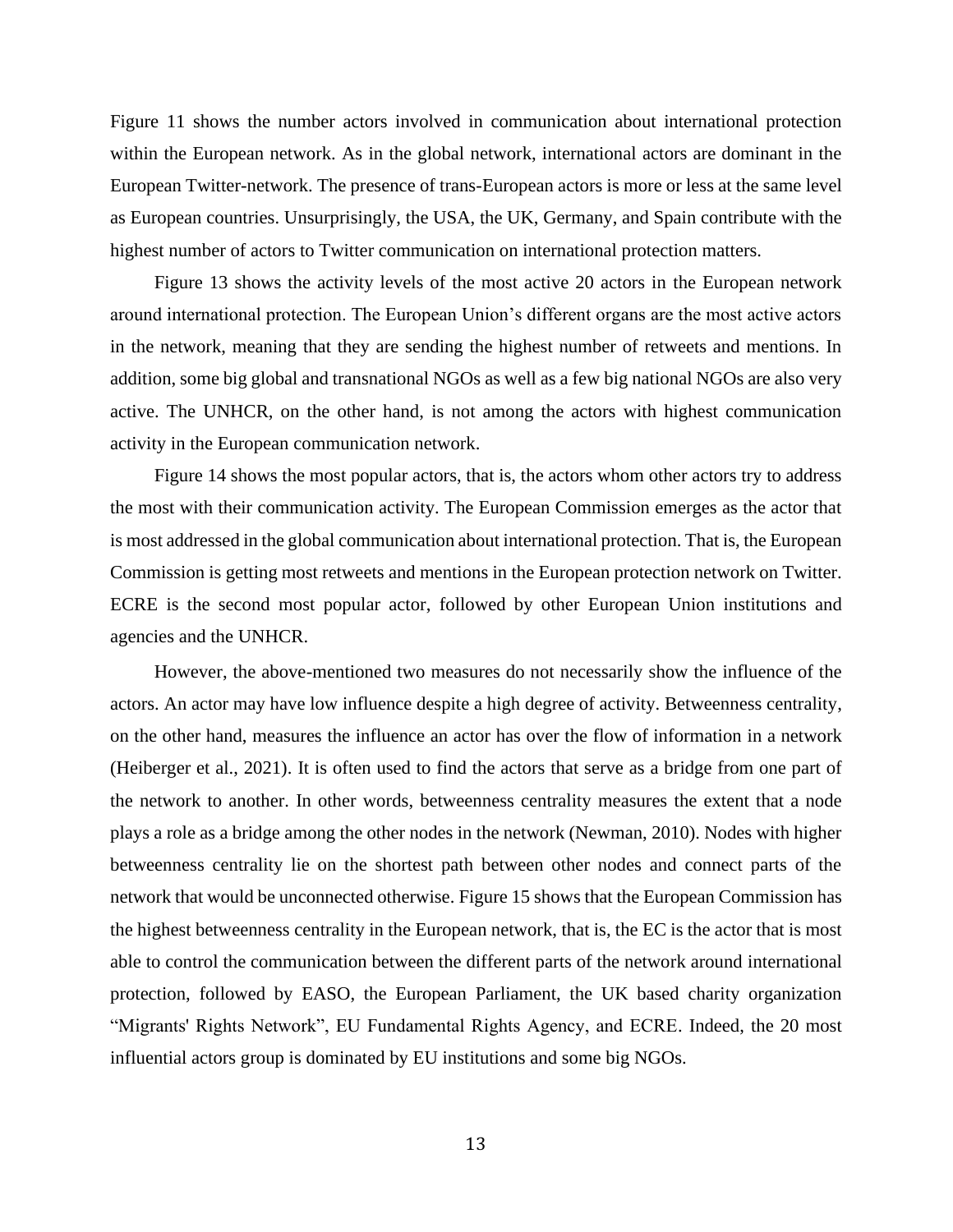Finally, Figure 16 illustrates the 20 actors with the least constraint. The constraint on an active actor is high if the other actors in the network communicate a lot with each other directly or if they share information indirectly via a central contact. If an actor receives only redundant information (i.e., has only neighbors which are also densely connected to each other), the metric is close to 1; if the "inverse" is true (i.e., values close to zero) we speak of actors who are closing structural holes and are not constraint (Burt 2004: 362).<sup>8</sup> On this scale, Human Rights Watch, ECRE, and the European Commission emerge as the actors with the least constraint, that is, they are filling the structural holes within the communication network around international protection.

These measures show that the EU institutions are highly active, popular, and influential in European Twitter network. The UNHCR is among the most popular actors in the sense that it receives many retweets and mentions, but it is not a bridging and structural-gap filling actor to the same extent as the EU institutions. Among non-state organizations, ECRE and Human Rights Watch (HRW) emerge as the most important actors. ECRE is highly active, popular, and a bridging actor whereas HRW scores the highest among all actors regarding ability to fill structural gaps and communication gaps between different parts of the network.

Figures 17 and 18 show the actors which pull the communication on international protection to, respectively, the global scale. On these scales, EU institutions, the UNHCR, ECRE, PICUM, and the UK-based Migrant Voice emerge as the actors that most contribute to the upscaling of the international protection related discussions to the global level.

#### **4. Do Policy Actors Influence Twitter Communication During Key Policy Events?**

The legitimacy and success of global policy relies on recognition by the international society. A strategy of international policy actors to achieve recognition is to entice key actors into their networks and socialize them into their own value sets through structured interaction. This includes intergovernmental organizations, states, international and national NGOs and CSOs, private sector actors, and individual citizens. In pursuit of recognition, global policy actors also endeavor to bypass intermediaries, e.g., states, in their communication links by tempting the actors in the intermediaries' networks into their own networks. Regarding social media communication, this policymaker behavior is expected to manifest itself in times of key global policy initiatives as

<sup>&</sup>lt;sup>8</sup> An important example for the importance of ties providing non-redundant information is the labor market (Granovetter, 1973).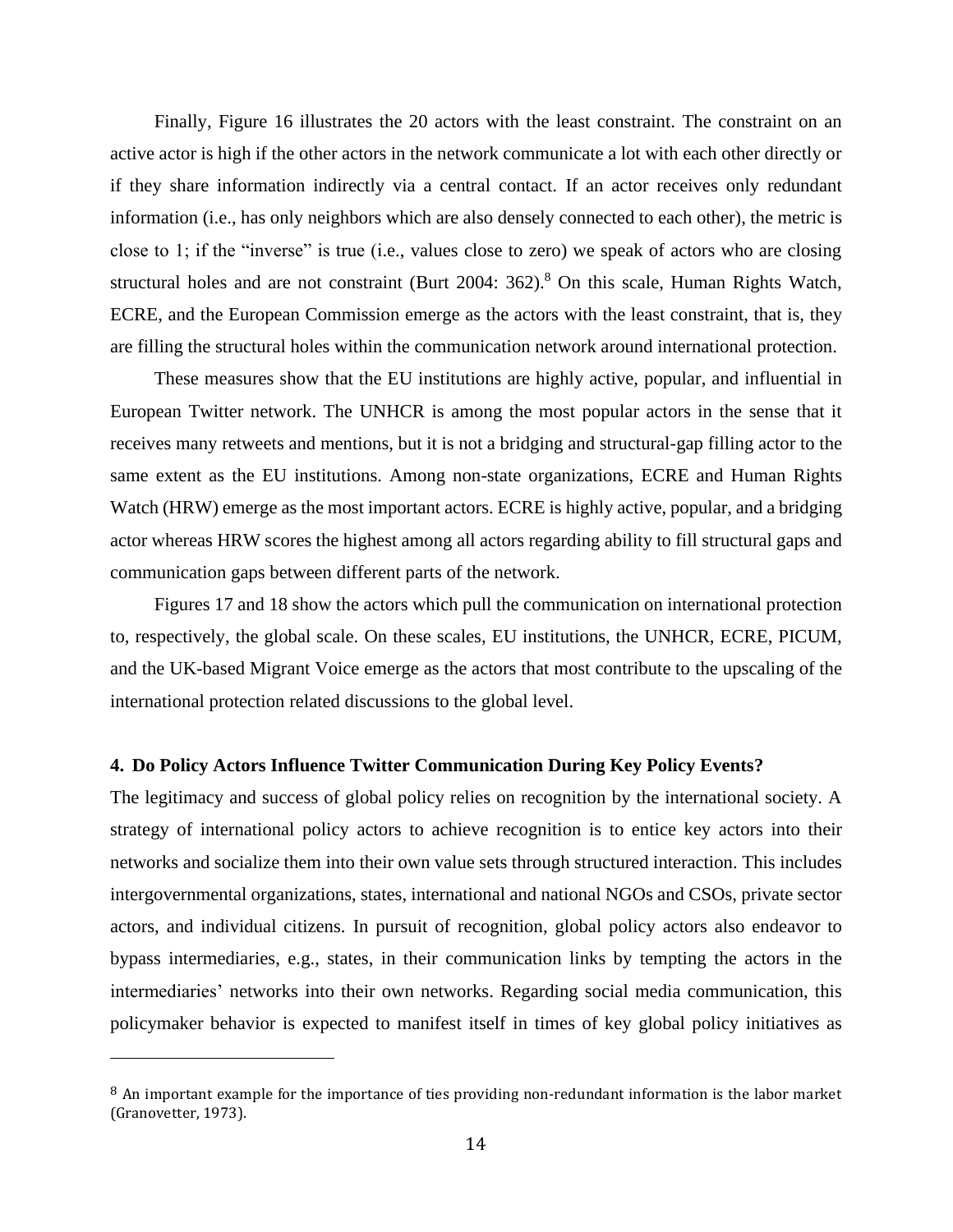increased number of actors and links in the network as well as the policymaker's increased degrees of activity, popularity, bridging, and structural gap filling in order to create direct links between themselves and stakeholders.

In Figures 1 and 2, we showed that UN institutions significantly increased their activity on Twitter during events related with the introduction of the GCM and GCR (2017-2019). In contrast, EU institutions peaked their communication activity during the mass refugee influxes in 2015- 2017. In this section we zoom into the periods around key policy events during which the UN and the EU, along with other policy actors, saw a need for debating about international protection. As indicated in the beginning, we put our magnifying glass on the UN General Assembly's adoption of the GCM (19 September 2016), the UN General Assembly's affirmation of the GCR (19 December 2018), and the First GRF (17-18 December 2019). We particularly focus on the periods one month before and one month after the date of each event – that is, a two-month's period for each event.

Table 2 compares policy actors' activity, popularity, bridging, and communication-gap filling in the global network during these four key policymaking events. The first pattern concerns the differences between the numbers of actors involved and their communication links before and after each event. Concerning GCM, GRF, and EU New Pact, the numbers of actors and their links in the global network (cf. the first two rows in Table 2) increased after these three events took place. Obviously, these are news and discussions about what was decided and committed to during these events, and the UN appears as one of the most prominent three actors here. In contrast, the numbers drastically increased in the global network before the UN General Assembly's affirmation of the GCR in December 2018. Compared with the GCM, which recognizes state sovereignty more directly in national migration policy, GCR was about convincing states and other policy actors to join the UNHCR's new international cooperative framework on refugee protection, a more controversial policy area than migration, where states' legal discretion is more limited through their commitments to the 1951 Refugee Convention. That is, the UN had a more difficult persuasion task before the GCR event, and it performed a comprehensive social media campaign before December 2018. Despite this, in all these events, the most popular, the most bridging, and the most communication-gap-filling policy actor was the UNHCR. Several other UN institutions joined the debate. However, except the EU ECHO and EP LIBE, EU institutions' presence on Twitter was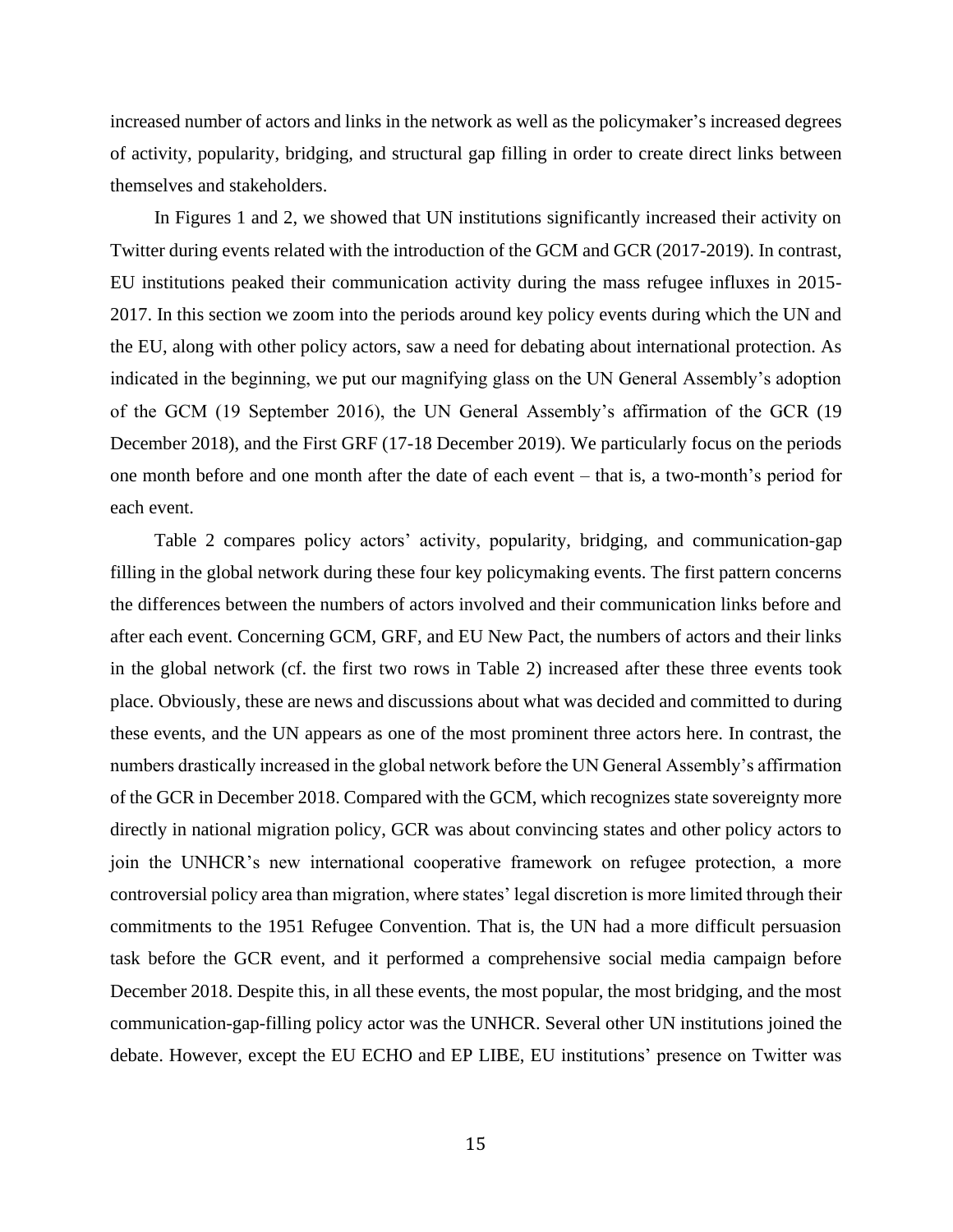not strong around these four policy events in the global network, including the announcement of the EU Migration and Asylum Compact, despite its continuous and visible presence otherwise.

In the European network, as shown in the first two rows of Table 3, we observe an increase in the numbers after the GCM and EU New Pact events whereas numbers decrease after the GCR and GRF events. That is, the communication activity increased after migration policy events while they increased before refugee and asylum policy events. Increased activity before a policy event takes place is a sign of controversy and interest in influencing the results of the event. It is important to note that the EU's New Pact on Migration and Asylum conceptualizes and treats refugee and asylum policy as part of the EU's migration policy, in one document, in contrast to the current focus of the CEAS distinctively on refugee and asylum seeker policies. The numbers in Table 3 indicate that this approach is also reflected in the European Twitter network patterns. The EU's attempt to embed its refugee and asylum policy in its migration policy objectives in the New Pact has been raising concerns in the international society, which led, among other things, the UNHCR to post diplomatic recommendations to the EU.

Differently from the global network in Table 2, EU institutions and agencies were the dominant actors in the European Twitter network during the four policy events in addition to the UNHCR. Surprisingly, the activity metric (outdegree) shows that the EC's presence was quite weak both before and after the four events. However, other EU institutions and agencies – e.g., EP LIBE, DG ECHO, EU FRA, EASO – were highly active. It is particularly noteworthy that this was the case also in connection with the EC's introduction of the New Pact proposal on 23 September 2020. However, the fact that the UNHCR was on board, intensively communicating within the Twitter network particularly after the introduction of the New Pact reflects the controversy between the EU and the UNHCR regarding the content of the New Pact. Indeed, the UNHCR was the most active actor in the European Twitter network after the EC's announcement of its proposal of the New Pact. Also, the metrics of popularity, bridging, and structural gap filling show that the UNHCR was among the top influential actors in the European Twitter network concerning communication about the New Pact. On the other hand, although not very actively tweeting itself during the New Pact event, the EC was the most popular (being retweeted or mentioned the most), the most bridging (linking other actors to each other), and the most communication gap filling (linking weakly connected parts of the European Network) actor after the announcement of the New Pact proposal.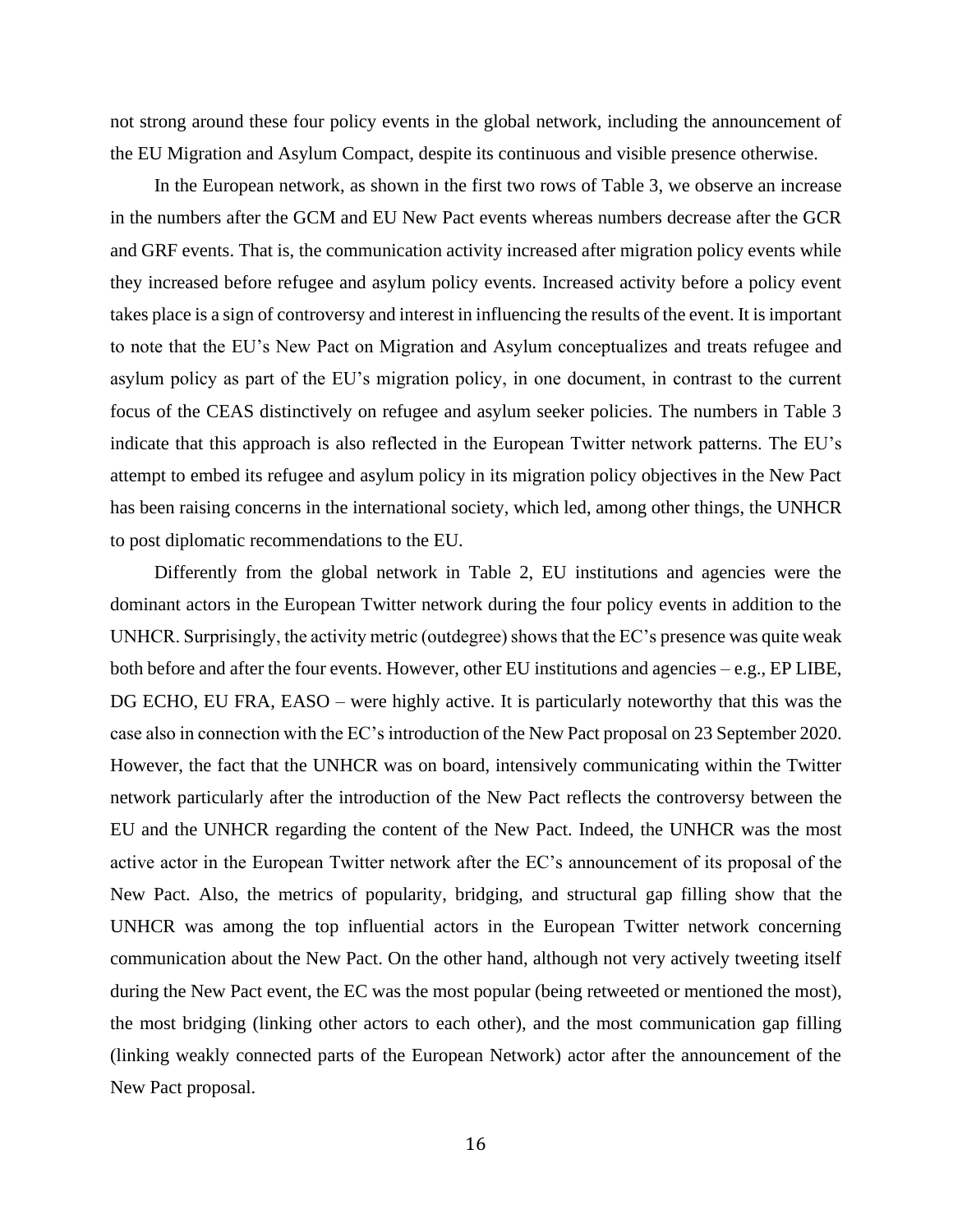|                                             |                                        | <b>GCM</b>                                       |               | <b>GCR</b>                | 1st GRF                                                           |               | <b>EU New Pact</b>               |                           |
|---------------------------------------------|----------------------------------------|--------------------------------------------------|---------------|---------------------------|-------------------------------------------------------------------|---------------|----------------------------------|---------------------------|
|                                             | <b>Before</b>                          | <b>After</b>                                     | <b>Before</b> | <b>After</b>              | <b>Before</b>                                                     | <b>After</b>  | <b>Before</b>                    | <b>After</b>              |
| Actors (Nodes)                              | 54                                     | 74                                               | 115           | 43                        | 51                                                                | 61            | 47                               | 52                        |
| Links (Edges)                               | $\overline{62}$                        | 96                                               | 138           | 46                        | 61                                                                | 81            | 58                               | 59                        |
| Most active (degree centrality - outdegree) |                                        |                                                  |               |                           |                                                                   |               |                                  |                           |
| 1st ranking                                 | UN                                     | <b>UN</b>                                        | <b>UN</b>     | <b>UN</b>                 | <b>EP LIBE</b>                                                    | <b>UN</b>     | <b>UN</b>                        | <b>UNHCR</b>              |
| 2nd ranking                                 | Oxfam                                  | <b>UNHCR</b>                                     | Neos (AT)     | ASKVluchtelin<br>gen (NL) | <b>UN</b>                                                         | <b>UNHCR</b>  | <b>UNHCR</b>                     | <b>UN</b>                 |
| 3rd ranking                                 | <b>UNHCR</b>                           | <b>Migration Policy</b><br>Institute             | <b>IOM</b>    | <b>IOM</b>                | International Institute of<br><b>WHO</b><br>Humanitarian Law (IT) |               | Women's<br>Refugee<br>Commission | <b>UN</b><br>PeaceKeeping |
| Rank of EC                                  | Isolate                                | Isolate                                          | 115           | Isolate                   | 51                                                                | 61            | 47                               | 52                        |
| Rank of<br><b>UNHCR</b>                     | 3                                      | 2                                                | 5             | 35                        | 5                                                                 | 2             | 2                                | 1                         |
| Most popular (degree centrality - indegree) |                                        |                                                  |               |                           |                                                                   |               |                                  |                           |
| 1st ranking                                 | <b>UNHCR</b>                           | <b>UNHCR</b>                                     | <b>UNHCR</b>  | <b>UNHCR</b>              | <b>UNHCR</b>                                                      | <b>UNHCR</b>  | <b>UNHCR</b>                     | <b>UNHCR</b>              |
| 2nd ranking                                 | <b>UN</b>                              | <b>UN</b>                                        | <b>UN</b>     | <b>UN</b>                 | <b>UN</b>                                                         | <b>UN</b>     | <b>UN</b>                        | <b>UN</b>                 |
| 3rd ranking                                 | <b>UNICEF</b>                          | World Bank                                       | <b>IOM</b>    | <b>UN Human</b><br>Rights | <b>IOM</b>                                                        | <b>UNICEF</b> | <b>IOM</b>                       | <b>UNICEF</b>             |
| Rank of EC                                  | Isolate                                | Isolate                                          | 51            | Isolate                   | $\overline{4}$                                                    | 25            | 20                               | $\overline{4}$            |
| Rank of<br><b>UNHCR</b>                     | -1                                     | -1                                               | 1             | 1                         | 1                                                                 | 1             | 1                                | 1                         |
|                                             | Most bridging (betweenness centrality) |                                                  |               |                           |                                                                   |               |                                  |                           |
| 1st ranking                                 | <b>UNHCR</b>                           | <b>UNHCR</b>                                     | <b>UNHCR</b>  | <b>UNHCR</b>              | <b>UNHCR</b>                                                      | <b>UNHCR</b>  | <b>UNHCR</b>                     | <b>UNHCR</b>              |
| 2nd ranking                                 | <b>UN</b>                              | <b>UN</b>                                        | <b>UN</b>     | IOM                       | <b>UN</b>                                                         | <b>UN</b>     | <b>UN</b>                        | DG ECHO                   |
| 3rd ranking                                 | <b>UNDP</b>                            | <b>IOM</b>                                       | <b>UNIEF</b>  | <b>UN</b>                 | <b>IOM</b>                                                        | World Bank    | <b>IOM</b>                       | <b>UN</b>                 |
| Rank of EC                                  | Isolate                                | Isolate                                          | 115           | Isolate                   | 51                                                                | 61            | 47                               | $\overline{52}$           |
| Rank of<br><b>UNHCR</b>                     | 1                                      | 1                                                | 1             | 1                         | $\mathbf{1}$                                                      | -1            | $\mathbf{1}$                     | $\mathbf{1}$              |
| <b>Least constrained (filling gaps)</b>     |                                        |                                                  |               |                           |                                                                   |               |                                  |                           |
| 1st ranking                                 | <b>UNHCR</b>                           | <b>UNHCR</b>                                     | <b>UNHCR</b>  | <b>UNHCR</b>              | <b>UNHCR</b>                                                      | <b>UNHCR</b>  | <b>UNHCR</b>                     | <b>UNHCR</b>              |
| 2nd ranking                                 | <b>UN</b>                              | <b>UN</b>                                        | $D66$ (NL)    | <b>UN</b>                 | <b>EP LIBE</b>                                                    | EuroFound     | Migration<br>Policy Institute    | <b>ECRE</b>               |
| 3rd ranking                                 | Women for<br>Refugee<br>Women          | Immigration,<br>Refugees and<br>Citizenship (CA) | <b>UN</b>     | <b>ICMC</b>               | <b>IOM</b>                                                        | <b>UN</b>     | Women's<br>Refugee<br>Commission | <b>UNFPA</b>              |
| Rank of EC                                  | Isolate                                | Isolate                                          | 115           | Isolate                   | $\overline{12}$                                                   | 60            | 45                               | 10                        |
| Rank of<br><b>UNHCR</b>                     | $\mathbf{1}$                           | 1                                                | 1             | $\mathbf{1}$              | $\mathbf{1}$                                                      | $\mathbf{1}$  | 1                                | 1                         |

# **Table 2: Policy Actors in the** *Global* **Twitter Network Before and After Key International Policy Initiatives**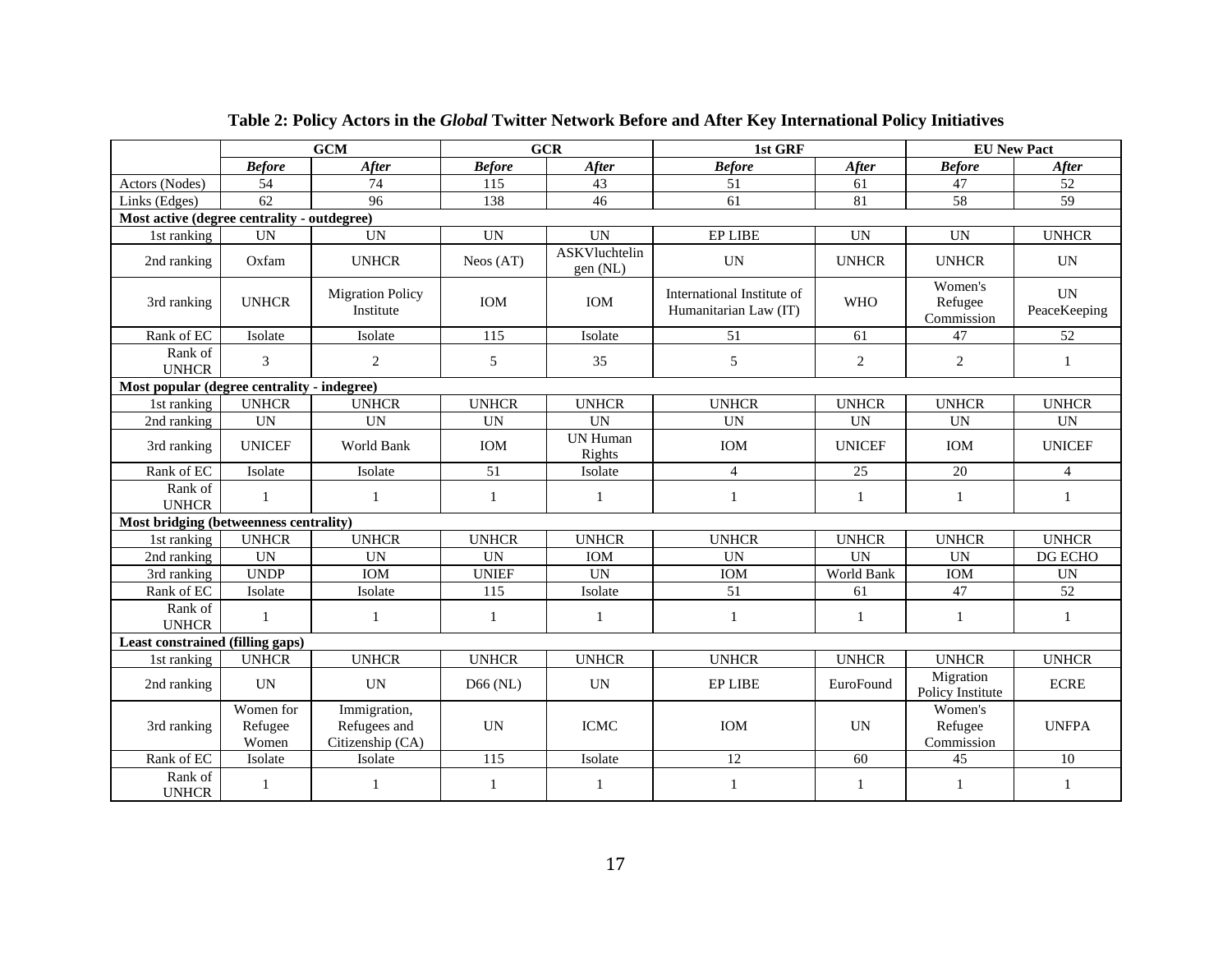|                                             |                                             | <b>GCM</b>                           |                              | GCR            |                              | 1st GRF                            | <b>EU New Pact</b>                          |                                    |  |
|---------------------------------------------|---------------------------------------------|--------------------------------------|------------------------------|----------------|------------------------------|------------------------------------|---------------------------------------------|------------------------------------|--|
|                                             | <b>Before</b>                               | <b>After</b>                         | <b>Before</b>                | <b>After</b>   | <b>Before</b>                | <b>After</b>                       | <b>Before</b>                               | <b>After</b>                       |  |
| Actors (Nodes)                              | 36                                          | 54                                   | 62                           | 44             | 75                           | 47                                 | 59                                          | 84                                 |  |
| Links (Edges)                               | 31                                          | 50                                   | 73                           | 36             | 84                           | 60                                 | 74                                          | 111                                |  |
|                                             | Most active (degree centrality - outdegree) |                                      |                              |                |                              |                                    |                                             |                                    |  |
| 1st ranking                                 | DG ECHO                                     | <b>Migration Policy</b><br>Institute | <b>EP LIBE</b>               | ORBIT (BE)     | EP LIBE                      | EuroFound                          | <b>International Rescue</b><br>Committee EU | <b>UNHCR</b>                       |  |
| 2nd ranking                                 | Europol                                     | DG ECHO                              | EASO                         | <b>EP LIBE</b> | <b>PICUM</b>                 | <b>Borderline Europe</b><br>(DE)   | Women's Refugee<br>Commission               | <b>Greek Refugee</b><br>Forum (EL) |  |
| 3rd ranking                                 | <b>ECRE</b>                                 | <b>PICUM</b>                         | Ministry of Interior<br>(PL) | EASO           | EASO                         | <b>Greek Refugee</b><br>Forum (EL) | DG ECHO                                     | EASO                               |  |
| Rank of EC                                  | 36                                          | 34                                   | 42                           | 44             | 46                           | 32                                 | 59                                          | 70                                 |  |
| Rank of<br><b>UNHCR</b>                     | 36                                          | Isolate                              | 62                           | 44             | 75                           | 47                                 | $\tau$                                      | $\mathbf{1}$                       |  |
| Most popular (degree centrality - indegree) |                                             |                                      |                              |                |                              |                                    |                                             |                                    |  |
| 1st ranking                                 | <b>ECRE</b>                                 | <b>EP LIBE</b>                       | EC                           | EP             | EC                           | <b>UNHCR</b>                       | EC                                          | $\rm EC$                           |  |
| 2nd ranking                                 | <b>UNHCR</b>                                | EC                                   | EP                           | EC             | EP                           | Frontex                            | <b>UNHCR</b>                                | <b>ECRE</b>                        |  |
| 3rd ranking                                 | <b>EU FRA</b>                               | <b>ECRE</b>                          | Frontex                      | <b>UNICEF</b>  | EP LIBE                      | <b>EU FRA</b>                      | Caritas Europa                              | ProAsyl                            |  |
| Rank of EC                                  | 8                                           | 2                                    | $\mathbf{1}$                 | $\overline{2}$ | $\mathbf{1}$                 | $\tau$                             | $\mathbf{1}$                                | $\mathbf{1}$                       |  |
| Rank of<br><b>UNHCR</b>                     | $\overline{c}$                              | Isolate                              | $7\phantom{.0}$              | 26             | 7                            | $\mathbf{1}$                       | 2                                           | 6                                  |  |
| Most bridging (betweenness centrality)      |                                             |                                      |                              |                |                              |                                    |                                             |                                    |  |
| 1st ranking                                 | <b>ECRE</b>                                 | <b>EP LIBE</b>                       | <b>EASO</b>                  | Stichting (NL) | <b>EP LIBE</b>               | EP LIBE                            | DG ECHO                                     | EC                                 |  |
| 2nd ranking                                 | <b>EU FRA</b>                               | <b>EU FRA</b>                        | <b>EP LIBE</b>               | <b>DG ECHO</b> | <b>EASO</b>                  | <b>EASO</b>                        | RedCross EU                                 | <b>UNHCR</b>                       |  |
| 3rd ranking                                 | DG ECHO                                     | EC                                   | DG ECHO                      | <b>PICUM</b>   | <b>ECRE</b>                  | <b>ECRE</b>                        | <b>UNHCR</b>                                | DG ECHO                            |  |
| Rank of EC                                  | 36                                          | $\overline{4}$                       | $\overline{4}$               | 44             | 4                            | 6                                  | 59                                          | 1                                  |  |
| Rank of<br><b>UNHCR</b>                     | 36                                          | Isolate                              | 62                           | 44             | 75                           | 47                                 | 3                                           | $\overline{2}$                     |  |
| Least constrained (filling structural gaps) |                                             |                                      |                              |                |                              |                                    |                                             |                                    |  |
| 1st ranking                                 | <b>ECRE</b>                                 | Migration Policy Inst.               | <b>EP LIBE</b>               | Stichting (NL) | <b>EASO</b>                  | EC                                 | EC                                          | $\rm EC$                           |  |
| 2nd ranking                                 | <b>UNHCR</b>                                | EC                                   | EP                           | ORBIT (BE)     | <b>EP LIBE</b>               | EP LIBE                            | DG ECHO                                     | <b>ECRE</b>                        |  |
| 3rd ranking                                 | <b>EU FRA</b>                               | <b>PICUM</b>                         | <b>EASO</b>                  | $\rm EP$       | $\ensuremath{\textit{ECRE}}$ | <b>EASO</b>                        | <b>PICUM</b>                                | <b>UNHCR</b>                       |  |
| Rank of EC                                  | 10                                          | 2                                    | $\overline{4}$               | 7              | 6                            | 1                                  | $\mathbf{1}$                                | 1                                  |  |
| Rank of<br><b>UNHCR</b>                     | $\overline{c}$                              | Isolate                              | 25                           | 42             | 16                           | 9                                  | 8                                           | 3                                  |  |

# **Table 3: Policy Actors in the** *European* **Twitter Network Before and After Key International Policy Initiatives**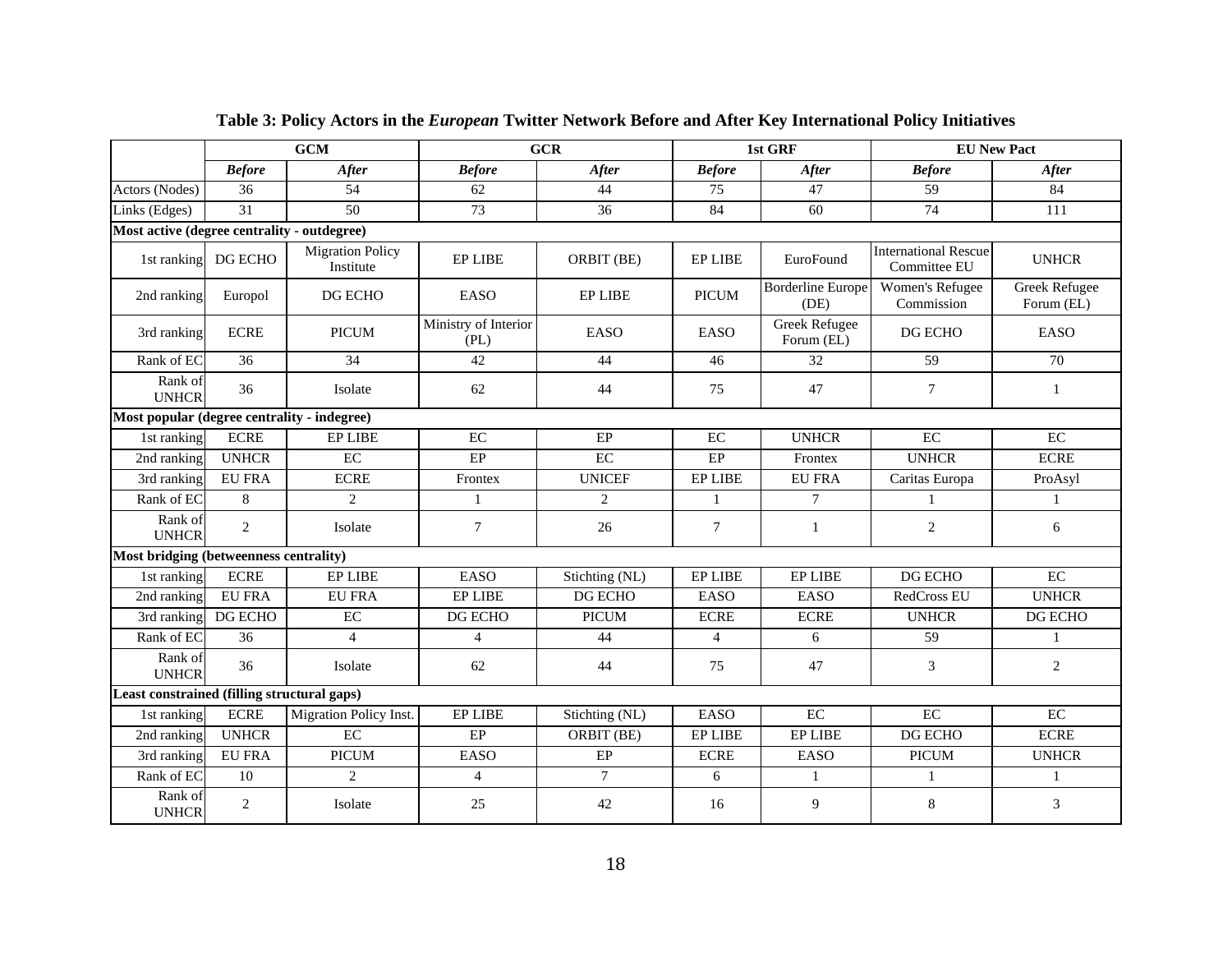In summary, the European Twitter network across the four refugee and asylum policy events, ECRE, DG ECHO, DG FRA, EP LIBE, EASO, PICUM, and the UNHCR emerged as the most central actors structuring the European Twitter network and leading the communication. The EC's publicity increases particularly in connection with the EC's announcement of the New Pact proposal.

#### **5. Structural Communication Gaps: Where are They? Who should Fill them? How?**

In this section, we address two kinds of structural communication gaps: (i) isolates, i.e., policy actors who are tweeting about refugee protection, but not addressing or being addressed by others and (ii) policy actors who are in the largest component but without adequate levels of constraint.

#### **5.1 Isolates in the Global and European Networks**

Our depiction and discussion hitherto is based on the largest network components of the global and European networks that are illustrated in the middle of Figures 19 and 20. While the majority of policy actors are interconnected within the largest components, the actors that are illustrated with dots in the two crescents around the largest components show that there are many other actors on Twitter who are communicating about international refugee protection but not communicating with key policy actors like the UN, UNHCR, IOM, EC, EASO, EU ECHO, ECRE, PICUM, and national refugee councils. This is a major structural gap in the two Twitter networks, which reduces policy actors' publicity and their potential influence on the structure and content of public debates. Therefore, we outline the characteristics of the detached actors and explore ways of bringing them into the largest network components in the global and European networks.

**Fig.19: The Global Network and Its Isolates Fig.20: The European Network and Its Isolates**



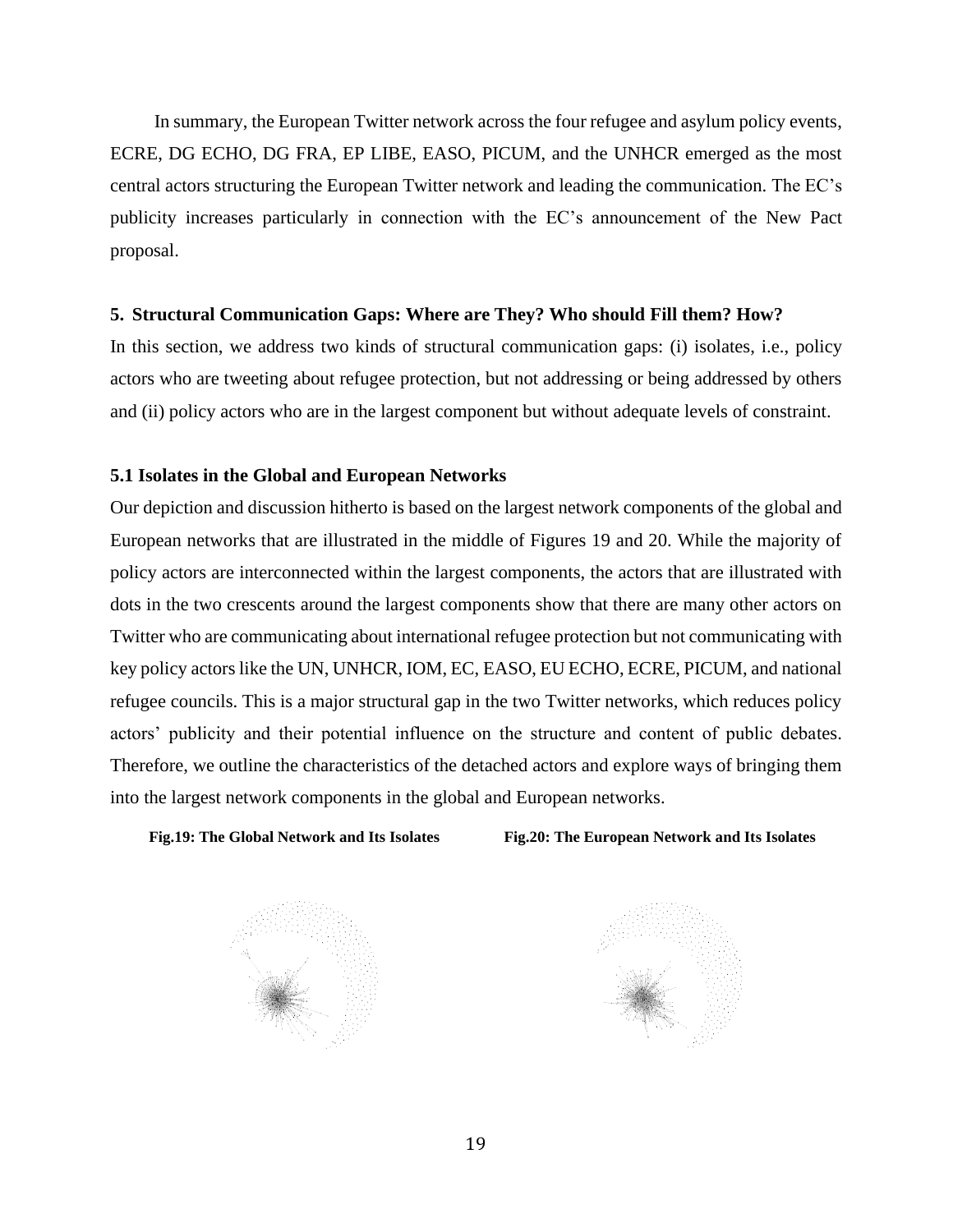Figures 21 and 22 show the main features of the isolates in, respectively, the global and European networks. Isolates are policy actors who are not retweeting, mentioning, or being retweeted or mentioned by others. A vital communication gap in this respect concerns the prevalence of *international and national NGOs* among the isolates. In practice, this means that the UN, the EU, and other policy actors active in the Global and European networks are not able to reach an important group of organizations that are interested in refugee protection.



Secondly, in addition to many sub-state institutions, almost all national political parties and national NGOs are beyond the reach of the UN and EU institutions on Twitter. Moreover, for any policy actor, it is of vital interest to reach the most influential players in global politics. In this regard, figures 21 and 22 show that the UN and EU institutions do not reach the US policy actors and many global IOs, global NGOs, and global activist groups who are active on Twitter. Moreover, the EU institutions' activity level in the global network is also low (cf. Figures 3-10).

Looking from the perspective of the UN and EU institutions and national states, the main reason for these policy actors not directly addressing each other online is highly likely related with diplomacy concerns as well as the existence of established channels of offline communication. However, highlighting best practices of the states through mentions and retweets should not be too tricky from a diplomacy point of view. Further, including international and national NGOs as well as parties in the largest Twitter network components at European and global scales should be possible with simple communication strategies  $-e.g.,$  following them, inviting them to follow the UN and EU institutions' Twitter accounts, re-tweeting and mentioning them when relevant.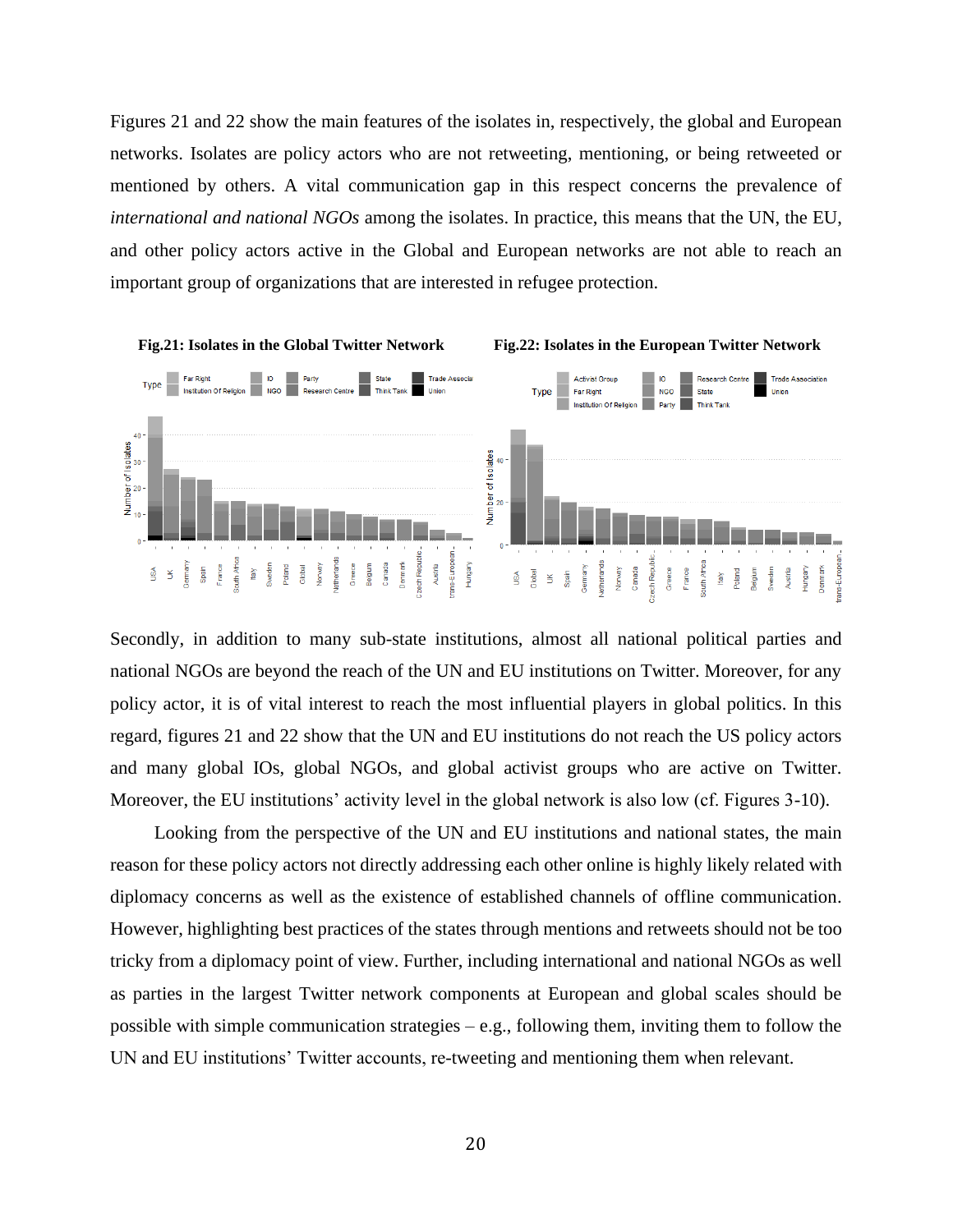#### **5.2 Constrained actors in the Global and European Networks**

As mentioned, the level of an actor's constraint assesses if it receives only redundant information, i.e., has only neighbors which are also connected. Prominently, Burt (2004) uses this measure to identify structural holes. Actors with constrained roles span no or few structural holes, actors with low constraint values are tied to multiple information sources. While we presented actors spanning structural holes in sections 3 and 4 in passing, we will now focus on selected actors which are part of the largest component (i.e., they are no isolates) but possess mostly constrained relationships. Those actors have a high potential to link to more diverse set of actors and information on Twitter. Table 4 illustrates key values of actors on the constraint metric and ranks. The smaller the constraint metric, the bigger structural communication gap a policy actor fills in a social network.

|                       | <b>Actor</b>      | <b>Constraint</b><br>(Metric) | <b>Constraint (Rank)</b> | Number of<br><b>Neighbors</b> |
|-----------------------|-------------------|-------------------------------|--------------------------|-------------------------------|
| <b>Global network</b> |                   |                               |                          |                               |
|                       | <b>UNHCR</b>      | 0.1194                        | 1                        | 43                            |
|                       | <b>PICUM</b>      | 0.1682                        | $\overline{2}$           | 15                            |
|                       | <b>UN</b>         | 0.5487                        | 67                       | 19                            |
|                       | IOM               | 0.7185                        | 144                      | 20                            |
|                       | <b>UNICEF</b>     | 0.7372                        | 150                      | 12                            |
|                       | <b>ECRE</b>       | 0.4925                        | 47                       | 16                            |
|                       | Council of the EU | 0.7492                        | 157                      | $\overline{4}$                |
|                       | European          | 0.4189                        | 24                       | 6                             |
|                       | Commission        |                               |                          |                               |
|                       | European          | 0.4358                        | 31                       | $\overline{2}$                |
|                       | Parliament        |                               |                          |                               |
| European network      |                   |                               |                          |                               |
|                       | <b>UNHCR</b>      | 0.2691                        | 89                       | 8                             |
|                       | <b>PICUM</b>      | 0.1114                        | $\overline{4}$           | 37                            |
|                       | <b>UN</b>         | 0.2350                        | 72                       | 4                             |
|                       | IOM               | 0.1171                        | 6                        | 13                            |
|                       | <b>UNICEF</b>     | 0.6624                        | 249                      | 3                             |
|                       | <b>ECRE</b>       | 0.0892                        | $\overline{2}$           | 47                            |
|                       | Council of the EU | 0.1424                        | 14                       | 9                             |
|                       | European          | 0.0927                        | 3                        | $22\,$                        |
|                       | Commission        |                               |                          |                               |
|                       | European          | 0.1372                        | 11                       | 15                            |
|                       | Parliament        |                               |                          |                               |

**Table 4: Constrained Actors in the Global and European Networks**

For the global network, we find that the UNHCR and PICUM are spanning multiple parts of the network, or, in other words, is least constrained (cf. Figure 8). Other actors related to the UN or the EU are much more constrained. Table 4 clearly shows that important branches of the UN are connected to actors sharing the same patterns of relationships and, hence, similar information. A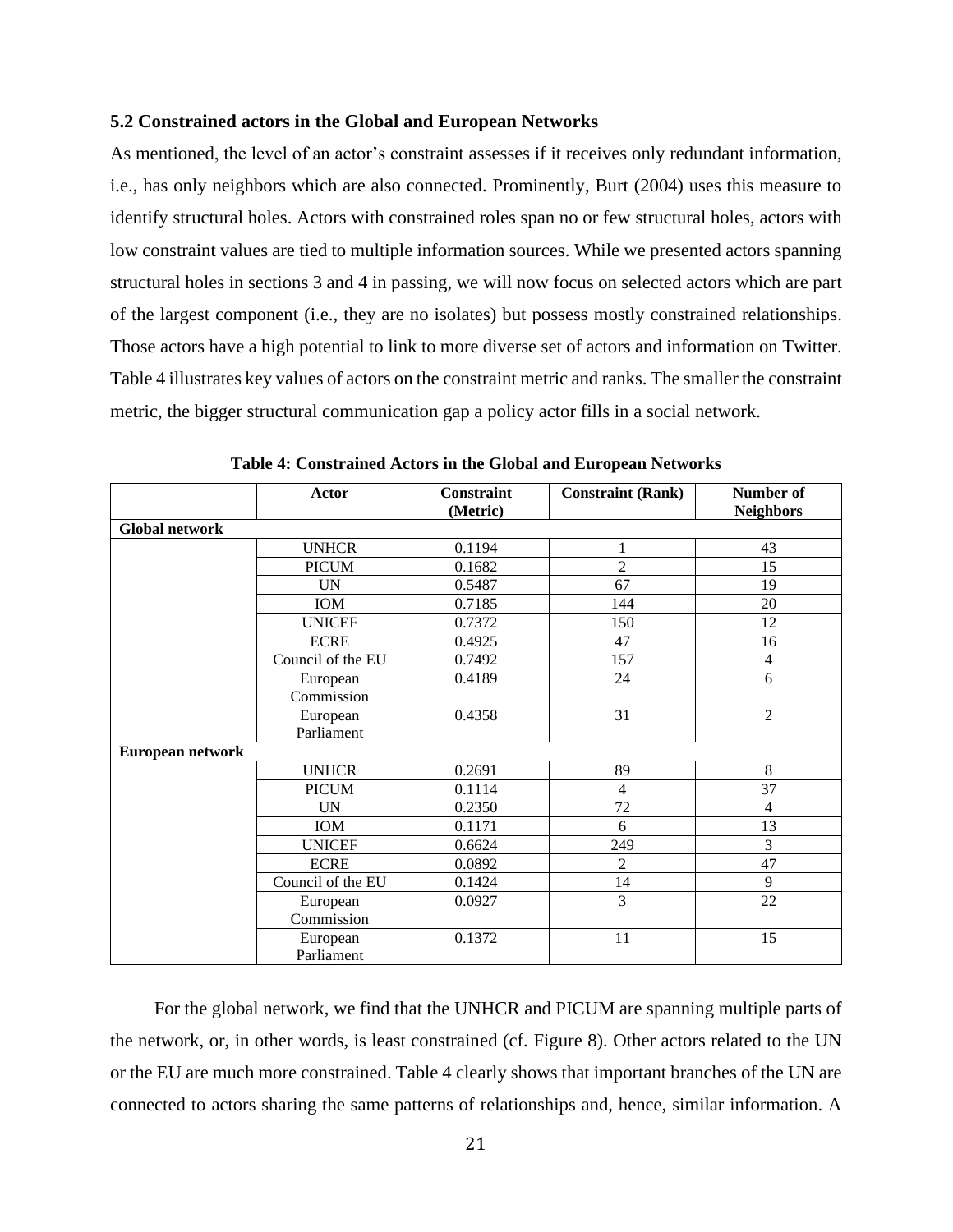simple numeric example might underline the mechanism at work. For instance, UNICEF is only tied to 12 other actors in the global network, while the UNHCR entertains communications with 43 other actors. Some actors from the EU have even less diverse relationships, for instance, the European Parliament has only two different nodes as neighbors. To be sure, it is not only the raw number of relations that makes an actor constrained in Burt's sense. The EU Commission, for instance, has also only 6 different neighbors in the global Twitter network, but all of them share not much information, or, put differently, every neighbor provides non-redundant information.

Turning to the EU network, we are already familiar with the least constrained actors: here, the EC and ECRE are the least constrained, that is, connecting multiple parts of the European network. Interestingly, the UNHCR and, to a much larger extent, UNICEF occupy network positions that lead to receiving mostly redundant information. Again, we see that it is not only the raw number of neighbors, but the pattern underlying neighbors' relations. For instance, the Council of the EU and the UNHCR (9 vs. 8 neighbors) have an almost similar number of neighbors. Yet, the UNHCR is much more constrained in its relation, i.e., they share more ties with each other and, hence, possess access to more similar sets of information.

To limit the amount of redundant information, policy actors would not only need to simply "tweet more" (or rather: retweet and mention). As the examples of the EU Commission or EU Council show, it is important to whom one is referring: addressing actors from different communities increases the amount of non-redundant information rapidly and, hence, fills "structural holes". It seems noteworthy that the transnational NGO PICUM spans such structural holes in both networks, and ECRE in the European network. In other words, the communication strategy of PICUM and ECRE rests on many pillars and connects multiple parts of the global and European Twitter network on international protection of refugees.

#### **6. Conclusion**

We have found that the UNHCR has a stable and continuous presence in the global Twitter network over time. The UNHCR's communication activity and impact on global communication increases visibly in connection with global migration and refugee policy events. In contrast, the EU institutions increase their Twitter activity and impact the most during mass migrant and refugee inflows into Europe. In the European network, the EC has relatively less communication activity but is mentioned and retweeted a lot in connection with its refugee protection policy and practice.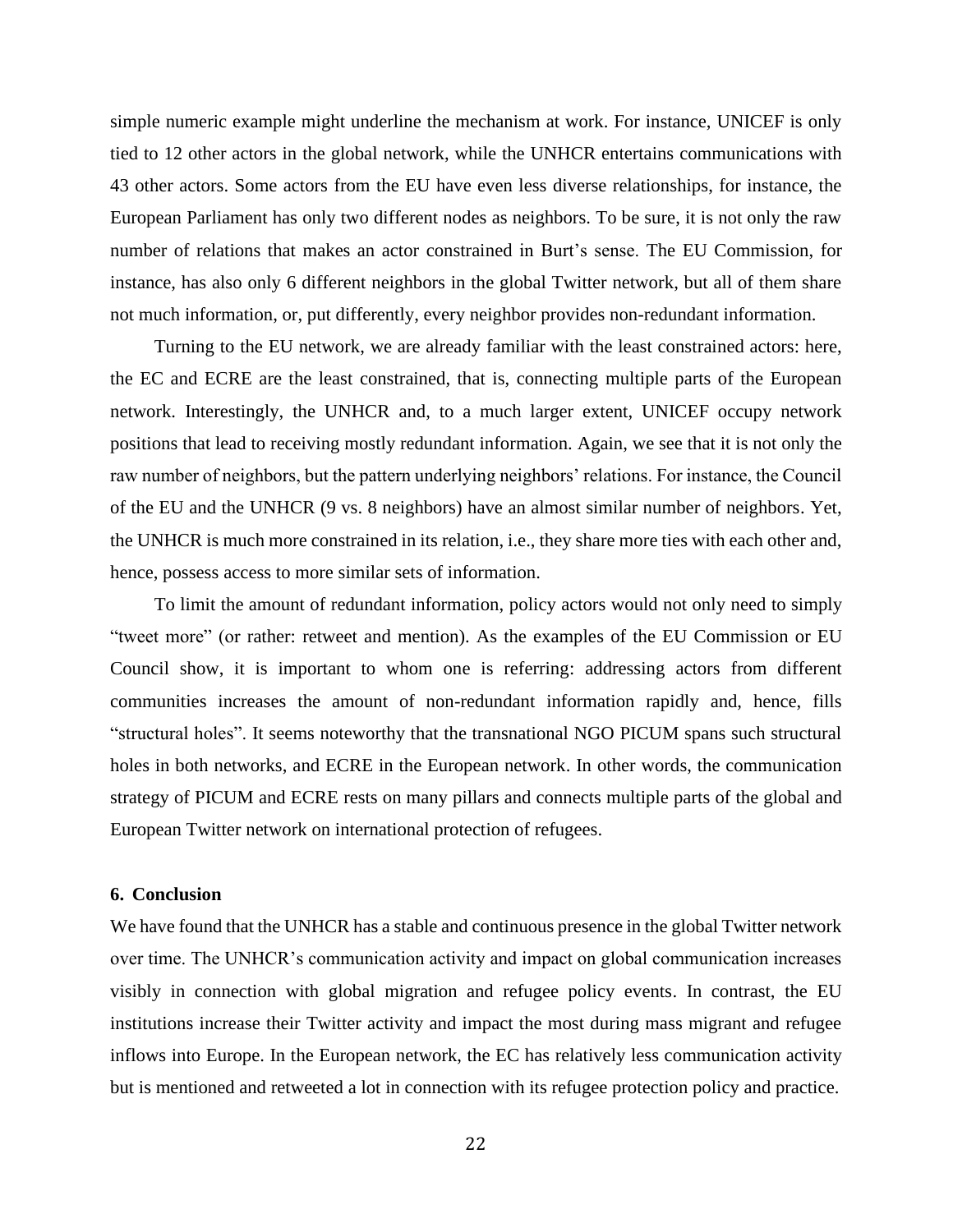The UNHCR is more present in the European network than EU institutions are in the global network. While the UNHCR's activity and centrality in the European network increased after the EC's announcement of the New Pact, the EC's and other EU institutions' presence in the global network during the same period barely increased beyond being mentioned more.

Our analysis also shows that the UNHCR, the European Commission, PICUM, and ECRE are the most central actors driving the global and European scale communication on international protection of refugees. Their centrality keeps pace with other stakeholders before and after critical global and transnational policymaking events. However, important policy actors are outside their reach on Twitter. Most notably, these are national governments including the USA, many international and national NGOs which are tweeting on refugee protection, and political parties.

This result is especially crucial in the light of another PROTECT finding: small countries' discourses on migrants and refugees on Twitter, Facebook, YouTube, and Reddit are characterized by nationalism and nativism to a larger extent than by global and transnational perspectives (Dutceac Segesten and Farjam 2022). UN and EU institutions add global and transnational perspectives to public debates on international protection; when national states and policy actors from small countries are outside the UN and EU social media networks, the risk for the formation of nationalist and nativist echo-chambers increases, reinforcing the current populist tendency to question the legitimacy of the international refugee law and international organizations. PICUM's and ECRE's social media strategies can be regarded as examples of best-practice for reaching and influencing a wide spectrum of policy actors on Twitter, and they need to be studied in more depth.

#### **References**

- Ahmed, Saifuddin, Kokil Jaidkab, Jaeho Choda. 2016. The 2014 Indian elections on Twitter: A comparison of campaign strategies of political parties. *Telematics and Informatics* 33: 1071-1078987.
- Ahmed, Saifuddin, Vivian Hsueh Hua Chen, Kokil Jaidka, Rosalie Hooi, and Arul Chib. 2021. Social media use and anti-immigrant attitudes: evidence from a survey and automated linguistic analysis of Facebook posts. *Asian Journal of Communication*. 31(4): 276-298.
- Dutceac Segesten, Anamaria and Mike Farjam. 2022. A content and frame analysis of the social media discourse on refugees and migrants, in the context of the United Nations and the European Union, 2015-2019. PROTECT Deliverable no. D7.6. Bergen: PROTECT Consortium.
- Freeman, Lin. 1979. Centrality in social networks: Conceptual clarification. *Social Networks*, *1*(3), 215–239.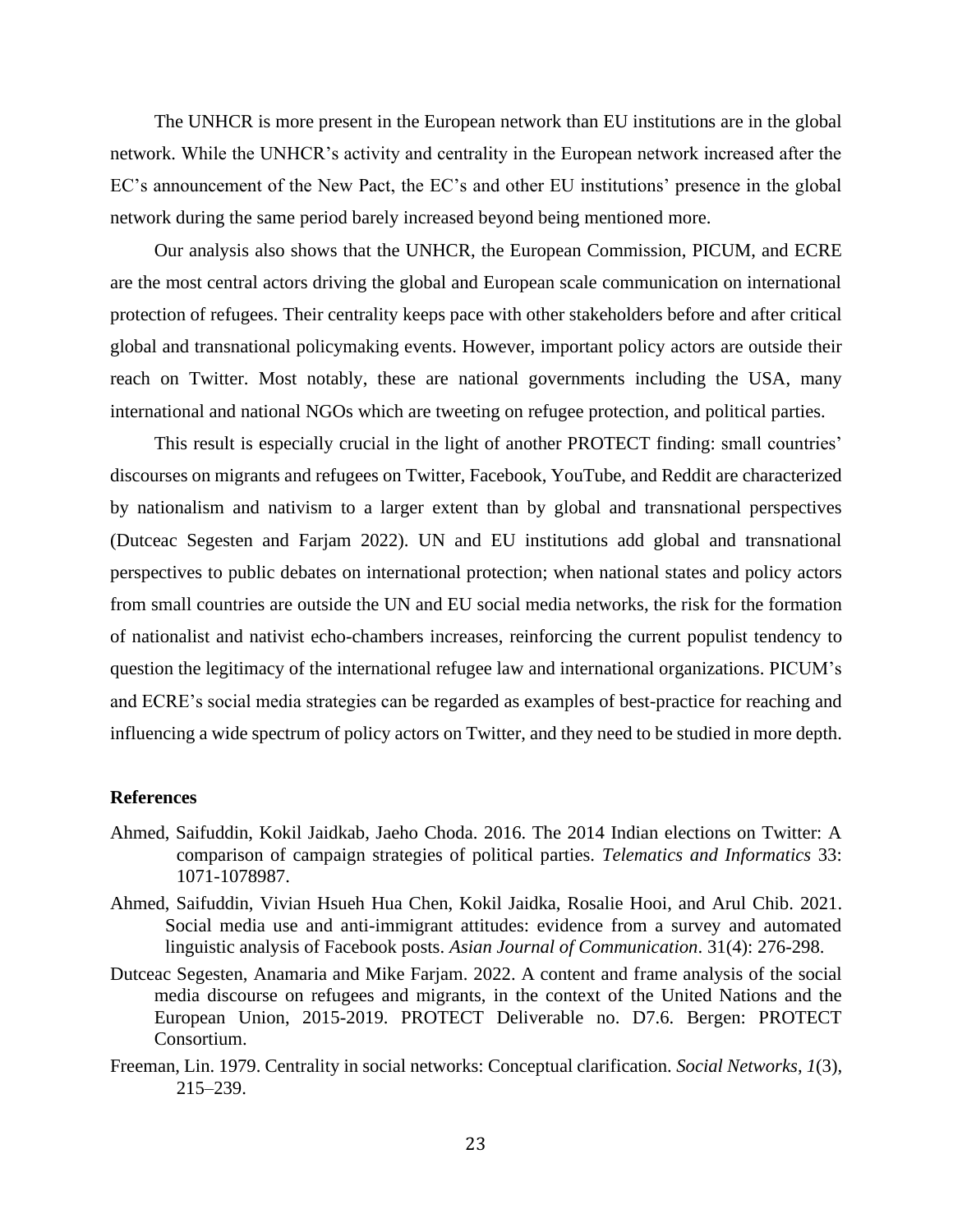- Gintova, Maria. 2019. Understanding government social media users: an analysis of interactions on Immigration, Refugees and Citizenship Canada Twitter and Facebook. *Government Information Quarterly* 36(4):1-10.
- Granovetter, Mark. 1973. The Strength of Weak Ties. *American Journal of Sociology*, *78*(6), 1360– 1380.
- Heiberger, Raphael., Majó-Vázquez, Silvia, Castro Herrero, Laia, Nielsen, Rasmus, & Esser, Frank. 2021. Do Not Blame the Media! The Role of Politicians and Parties in Fragmenting Online Political Debate. *The International Journal of Press/Politics*, 19401612211015120. https://doi.org/10.1177/19401612211015122
- Hong, Sounman and Sun Hyoung Kim. 2016. Political polarization on twitter: Implications for the use of social media in digital governments. *Government Information Quarterly* 33: 777- 782.
- Hooghe, Liesbet and Gary Marks. 2018. Cleavage theory meets Europe's crises: Lipset, Rokkan, and the transnational cleavage. *Journal of European Public Policy* 25(1), pp.109-135.
- Mickoleit, A. 2014. "Social Media Use by Governments: A Policy Primer to Discuss Trends, Identify Policy Opportunities and Guide Decision Makers." *OECD Working Papers on Public Governance*, No. 26. OECD Publishing.
- Newman, Mark. 2010. *Networks: An introduction*. Oxford University Press.
- Perez-Cepeda, Maximiliano and Leopoldo G. Arias-Bolzmann. 2021. Refugee Information Consumption on Twitter. *Journal of Business Research* 123: 529-537.
- Praet, Stiene, David Martens, Peter Van Aelstb. 2021. Patterns of democracy? Social network analysis of parliamentary Twitter networks in 12 countries. *Online Social Networks and Media* 24 (100154)
- Raalte, Anoekvan, Pieter Maeseele, Sean Phelan. 2021. Twitter as a right-wing populist's playground: The algorithmic populism of Dutch political party 'Forum voor Democratie' and leader Thierry Baudet during their political rise. *Discourse, Context & Media* 44: 1- 8.
- Rodriguez, Nathian Shae. 2016. Communicating global inequalities: How LGBTI asylum-specific NGOs use social media as public relations. *Public Relations Review* 42: 322–332.
- Seo, Hyunjin, Ji Young Kim, Sung-Un Yang. 2009. Global activism and new media: a study of transnational NGOs' online public relations. *Public Relations Review* 35(2), 123–126.
- Sicakkan, Hakan G. (2021). Conceptualizing the Right to International Protection: A Cleavage Theory Approach. PROTECT Deliverable no. D1.1. Bergen: PROTECT Consortium.
- Sicakkan, Hakan G. and Idil Atak. 2021. Devising the Policy Tools of a Human Rights-Based International Protection System. PROTECT Deliverable no. D1.3. Bergen: PROTECT Consortium.
- Sicakkan Hakan G., Raphael Heiberger. 2022 (Forthcoming). Between Europeanism and Nativism: Exploring a Cleavage Model of European Public Sphere in Social Media. *Javnost- The Public*.
- Twitter. 2021a. "How to Post Twitter Replies and Mentions." Retrieved December 8, 2021 [\(https://help.twitter.com/en/using-twitter/mentions-and-replies\)](https://help.twitter.com/en/using-twitter/mentions-and-replies).